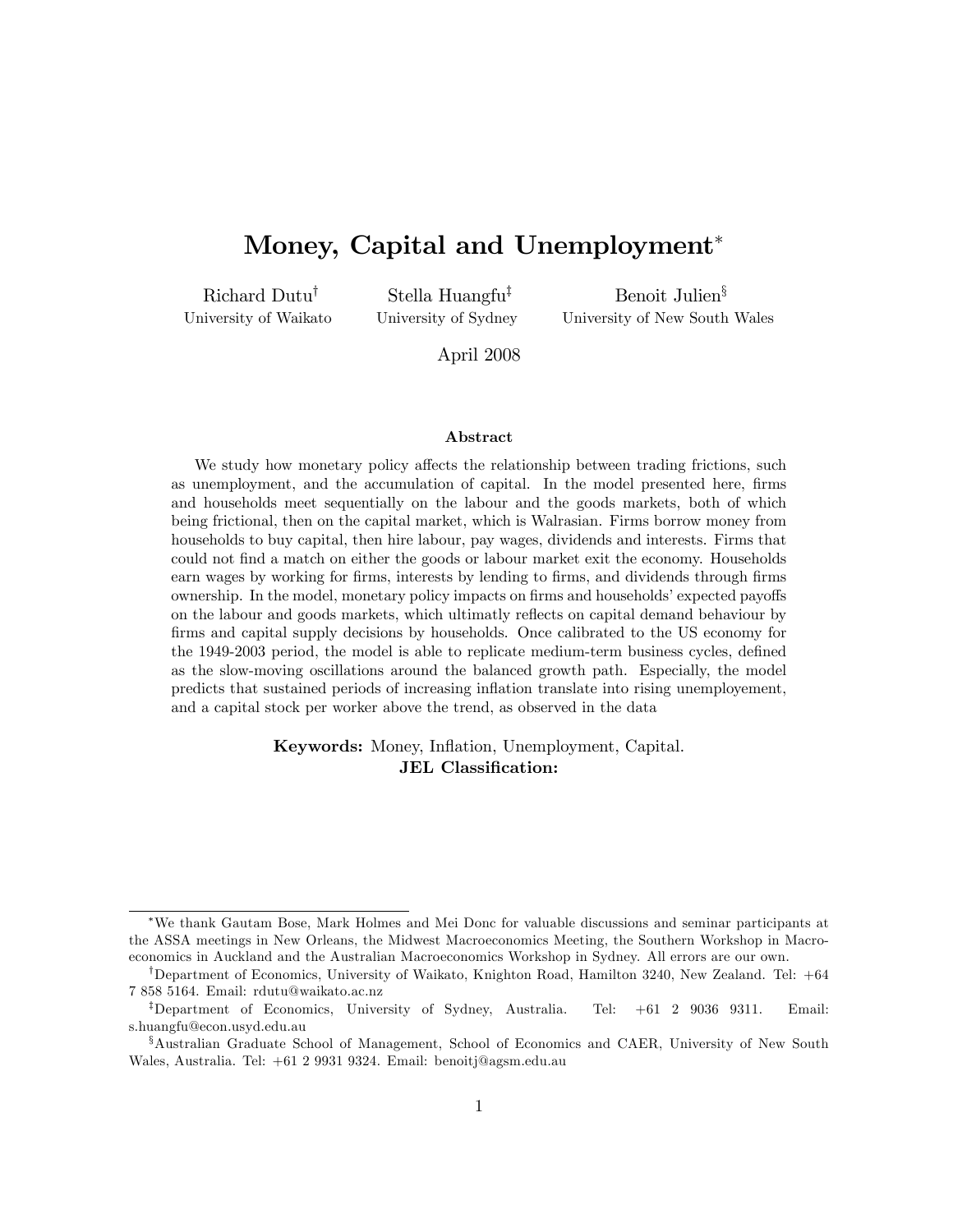### 1 Introduction

We study how monetary policy affects the relationship between trading frictions, such as unemployment, and the accumulation of capital. In the model, monetary policy impacts on firms and households' expected payoffs on the labour and goods markets, both of which being frictional, which ultimatly reflects on capital demand behaviour by firms and capital supply decisions by households. We calibrate the model the US economy starting 1949 ending 2003 and target slow-moving oscillations around trend, defined as medium-term business cycles by Blanchard  $(1997)$  and Cormin and Gertler  $(2006)$ . Our benchmark will be the stock of capital per effective worker.

Trading frictions have attracted a lot of attention since the seminal work of Stigler (1961). The role of frictions in the formation and destruction of matches in the labour market is now well understood (Pissarides, 2000; Mortensen, 2003). More frictions on the job market decreases labour market efficiency and increases unemployment. Modelling trading frictions on the goods market has made it possible to price money positively without the help of ad-hoc assumptions  $(Shi, 1997; \text{Lagos}$  and Wright, 2005). It has also helped clarify the effect of inflation on trade (see, e.g., Berentsen, Rocheteau and Shi, 2007). In all these models trading frictions tend to reduce the volume of exchange, either through the quantity traded (intensive margin) or though the number of trades (extensive margin).

Though important, we believe that this *lower-trade effect* of frictions is only part of the story. If firms have to borrow money to buy the capital they need, and if frictions make it uncertain whether they will find a worker or a customer, then capital decisions by firms become risky ones. What if a firm did not get any customer? What if a firm could not even find a worker? Incorporating a capital decision into a model with frictions (in both the labor market and the goods market) generates a risk of default for firms with three important effects for the economy: First, unmatched firms will disappear from the economy; second, workers matched with firms that could not find a customer on the goods market will not be paid; finally, the meeting probabilities on the goods and labour markets will adjust endogenously reflecting entry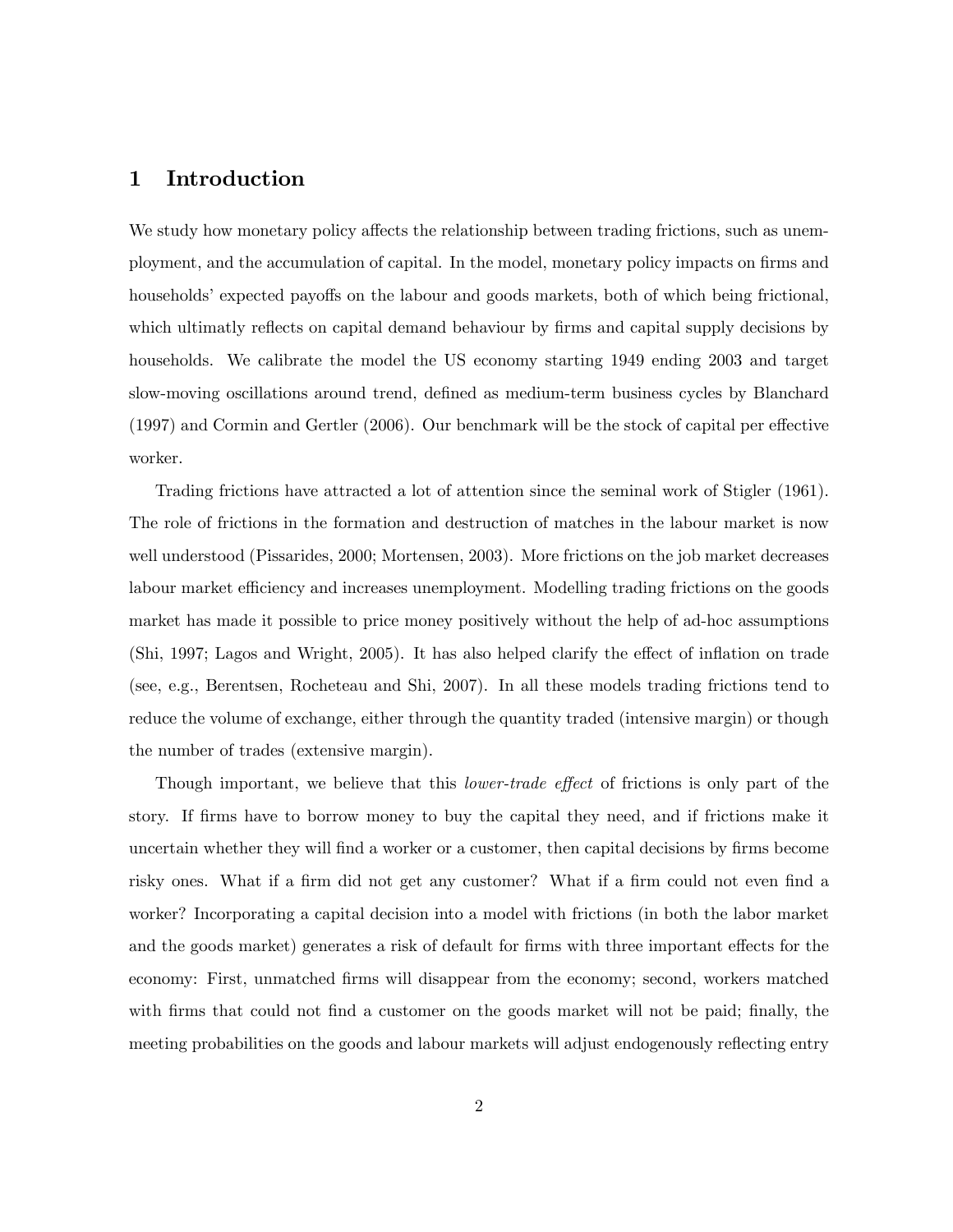decisions and forced exit for bankrupted firms.

In this paper we define trading frictions as features of the economy that make it non-Walrasian, such as the difficulty to find a suitable trading partner, asymmetric information or coordination failures. We will concentrate on the Örst one, and model it as an endogenous probability of not being able to trade on our two frictional markets: the labour market and the goods market. Ináation will impact both the intensive margin (wages and output) and the extensive margin (meeting probabilities) on these two markets. Since capital supply decisions by households and capital demand by firms are based on the expected payoff on these two markets, we have a simple channel through which monetary policy impact on the accumulation of capital. Once calibrated to the US economy using historical ináation rates from 1949 to 2003, the model is able to replicate the joint co-movement of unemployment and capital per effective worker that follows sustained periods of increasing or decreasing inflation. Specifically, periods of high ináation translate into higher unemployment and an above trend stock of capital per worker, and vice versa. This suggests that the slow-moving oscillations around balanced growth, defined as medium-term business cycles by Blanchard (1997) and Cormin and Gertler (2006), are primarily a monetary phenomenon.

There exists several models that combine frictions on more than one market, or try to link frictions on one market to the operating of other Walrasian markets. For instance, Pissarides (2000) studies an extension of his textbook model of frictional unemployment in which firms have to decide for their level of capital. Neither trade on the goods market nor money are explicitly modelled, however, and capital decisions are taken once the firm has hired a worker eliminating the risk of default (Pissarides, 2000, p. 24). Shi (1999), Aruoba and Wright (2003), and Aruoba, Waller and Wright (2007) examine how frictions on the goods market impact on capital decisions. However, they do not distinguish between firms and households so that any non-used capital can be consumed in the end by the agent, also eliminating the risk of default. Finally, Berentsen, Menzio and Wright (2007) study the interaction between labour market frictions, goods market frictions, and monetary policy. Although there is no capital in their model, there is the risk a firm cannot pay wages if unmatched with a customer. They eliminate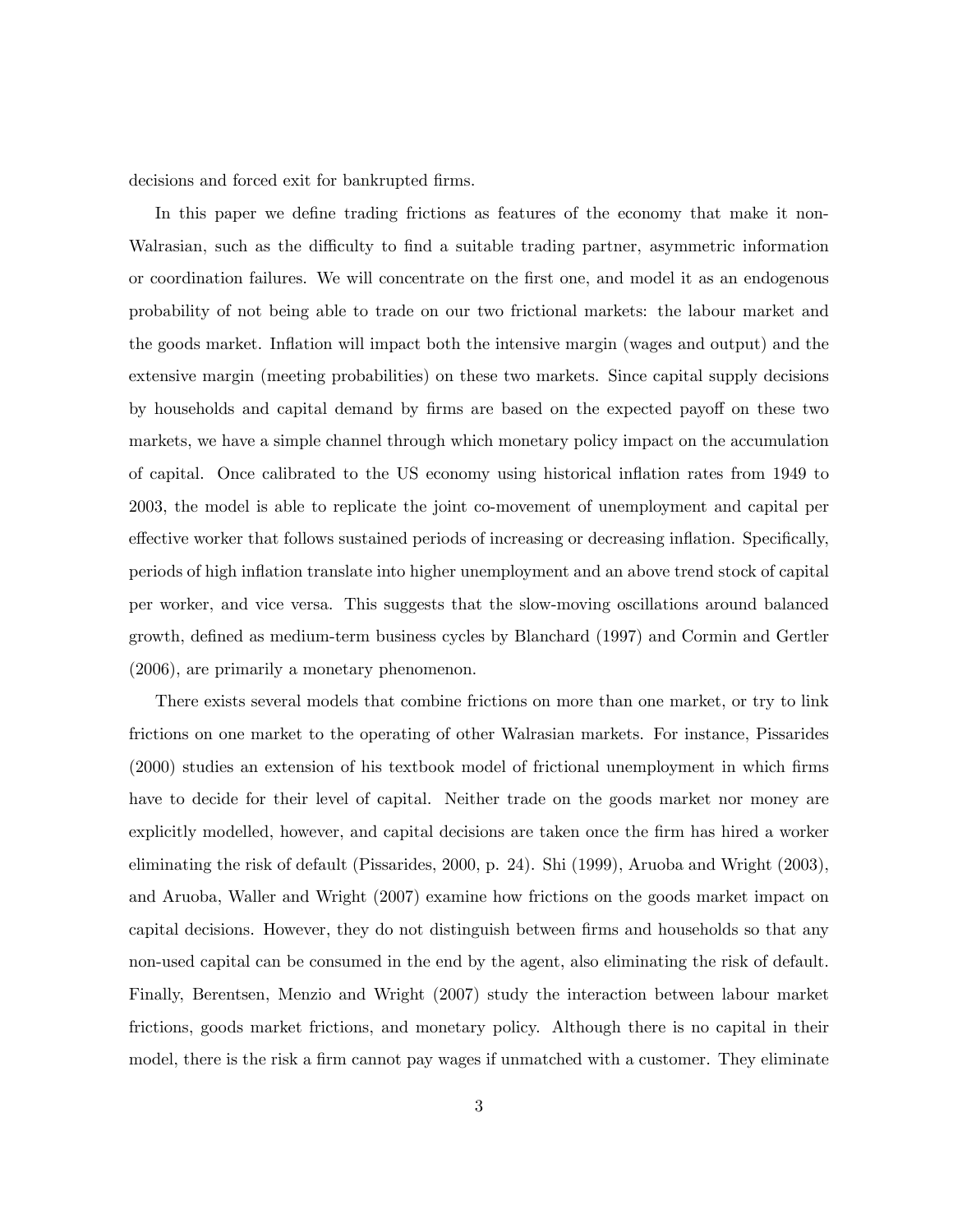this risk by opening a second-chance Walrasian market on which firms sell leftover output. By contrast, in this paper, the consequences of default for households and markets are explicitly modelled.

The paper is organized as follows. Section 2 describes the environment and the agents decision problems. In Section 3 we characterize the equilibrium. Section 4 describes some medium-term business cycle features that are relevant for our purpose. The model is calibrated in Section 5 where we compare its predictions with the data. The last section concludes.

### 2 The Model

The economy is populated with two types of agents, *households* and *firms*. We index them by  $h$  and  $f$ , respectively. The measure of households is one, and the measure of firms is arbitrarily large, although not all firms will be active at any point in time. Households work for firms, lend money to firms, consume and save. Firms produce using labour and capital. Firms borrow money from households to build capital, hire workers to whom they pay wages. In addition, firms pay interests (on loans) and dividends to households.

Time is discrete and the horizon is infinite. Each period is divided into three subperiods, say morning, afternoon and night, during which the market structure and economic activity differ. Agents discount between periods at rate  $\beta \in (0,1)$ , but not between subperiods within a period. As shown in Figure 1, we introduce three value functions for the three markets,  $U^j$ ,  $V^j$  and  $W^j$ , respectively, with  $j = h, f$ .

Money is intrinsically useless, perfectly divisible and storable. The gross growth rate of the money supply at date t is  $\gamma_t$ ; that is,  $M_{t+1} = \gamma_t M_t$ , where  $M_t$  is the quantity of money per household at the beginning of period t. New money is injected by lump-sum transfers to households in the last subperiod. In what follows, we look at a representative period  $t$  and work backwards from the last to the first subperiod.

The last subperiod: Several activities take place in the last subperiod. Households are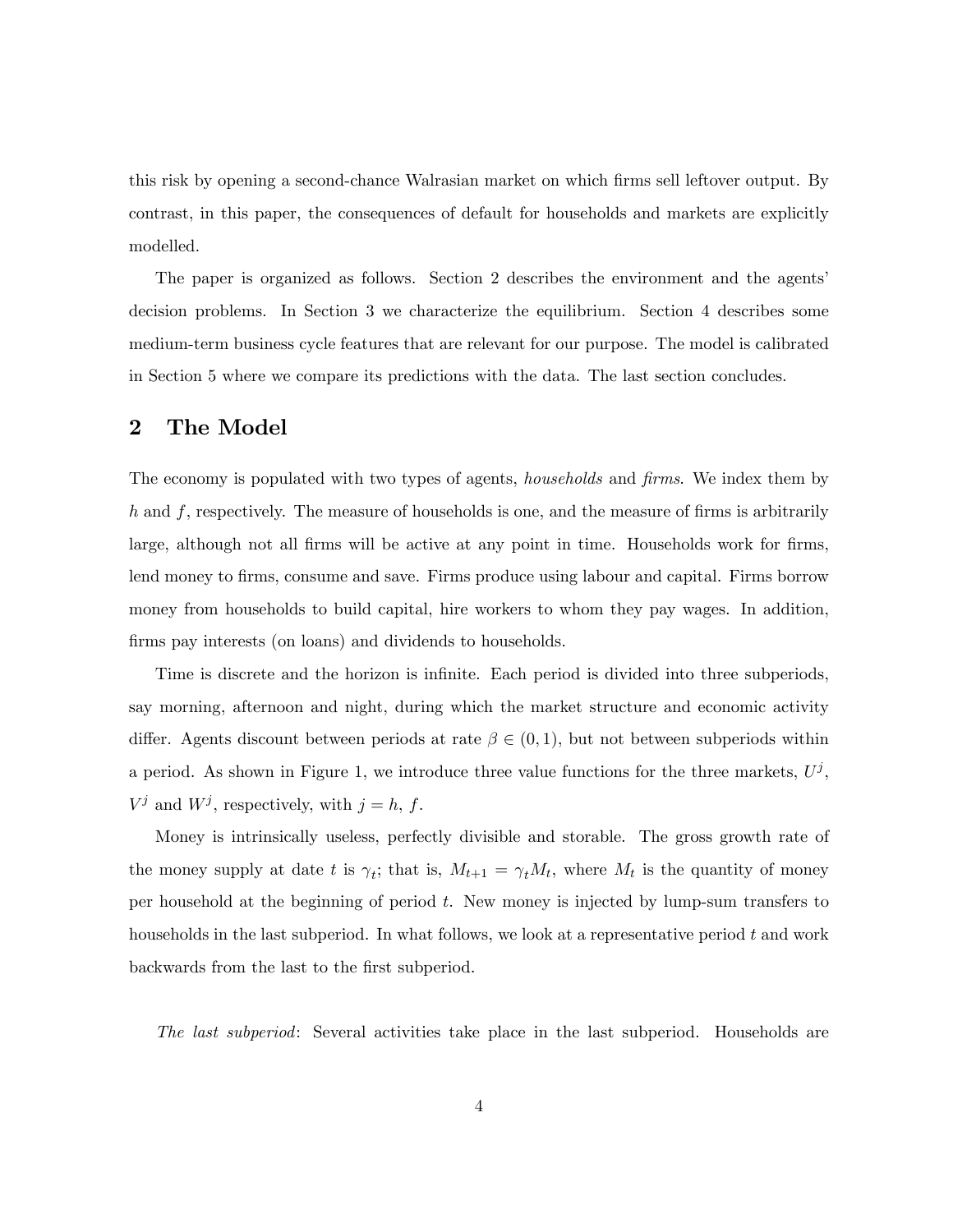endowed with a vector of endowments  $\vec{x}$ , which they can consume in quantity x. These endowments, however, can also be sold to firms as a necessary input (raw materials) to produce the capital Örms need. Firms are the only agents with the ability to turn endowments into capital. Without loss of generality, we assume that capital is produced by firms according to a linear technology

$$
k = \vec{x} - x,
$$

where  $\vec{x} - x$  are leftover endowments. These leftover endowments are sold to firms on a Walrasian market to operate at the end of this last subperiod. In this paper, we take it seriously the idea that capital is transformed from raw materials, and capital is essentially a real good. We adopt this approach to guarantee that capital will not compete with flat money as medium of exchange.

Prior to this market for endowments, there is a financial market on which firms (who have just paid the wages, interests and dividends to households), can borrow money from households, money they will need in the coming market to buy endowments from households to build capital. While firms decide how much to borrow, households decide how much of their wealth to lend to firms and how much to keep in the form of money. This supply of loanable funds coming from households and the demand for loanable funds coming from firms equalize on the Walrasian Önancial market determining the real interest rate in the economy. Moreover, all incomes due by Örms to households (wages, interests and dividends) are paid at the opening of this last subperiod.

A key feature of the model is that some firms will go bankrupt and hence will not be able to meet their payment commitments. Basically, a firm will be able to pay out wages and interests on loans if and only if the Örm is matched on the job market and successfully trades on the goods market, an event that happens with probability  $\psi$  to be defined below. In other words, any firm that is either unmatched on the job market or unable to trade on the goods market will have no revenues, and will have to go bankrupt. This generates a flow of firms out of the economy: a portion  $1 - \psi$  of firms exit the economy every period. We call  $\psi$  the survival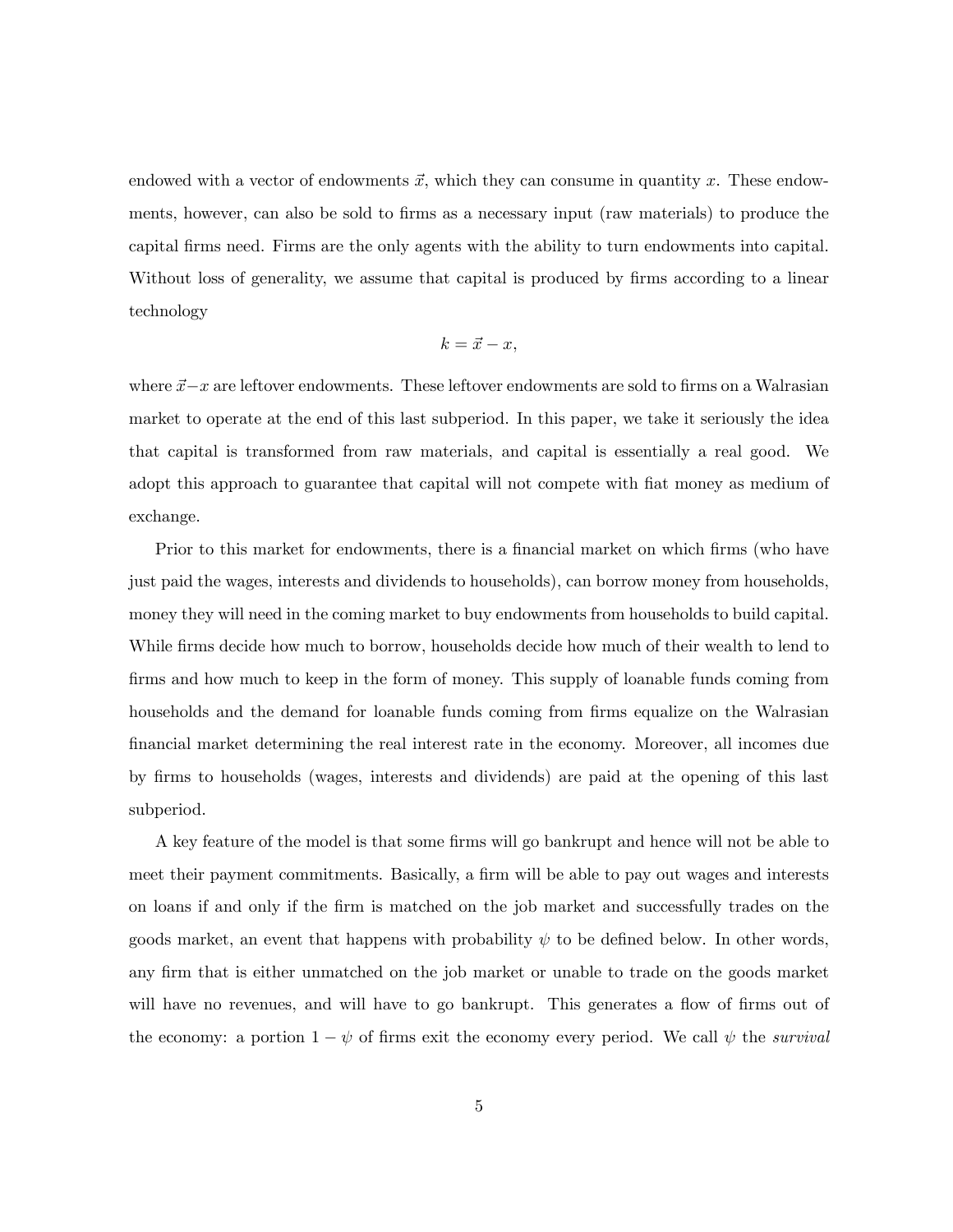rate for firms. This also generates a risk of default, which enters the budget constraint of the representative household. Apparently, bankruptcy of firms is welfare costly in that it destroys the resources (labor, capital) that firms borrowed from households.

The second subperiod: Generally speaking, there are three pricing alternatives that could be used to model decentralized goods markets: bargaining, competitive search (directed search), and competitive pricing (Walrasian price taking). This paper uses competitive pricing for the following reason: when price is determined by bargaining or competitive search, firm's capital stock enters the maximizing objective function as a state variable. As a result, not only existing firms' and new firms' demand for capital for the next period will be different, but prices and quantities traded will also be different across different markets. This tends to produce a non-degenerate distribution of capital stock. With competitive pricing, however, firms and households take price of goods as given. In this case, existing firms' and new firms' demand for capital as well as supply of goods will be identical. This makes the model analytically tractable.<sup>1</sup>

The idea of introducing perfectly competitive markets into search models can go back at least to Lucas and Prescott (1974) model of unemployment. Following the same idea, we capture search-type frictions by assuming that, although there is a perfectly competitive market in the second subperiod, not all agents get in. Specifically, we let the measures of households and firms that get in to the goods market be a function of the measures that want to get in,  $M^h = M^h(1, 1-u)$  and  $M^f = M^f(1, 1-u)$ , which implies the probabilities of getting into the market are  $\alpha^h = M^h(1, 1 - u)$  and  $\alpha^f = M^f(1, 1 - u)/(1 - u)$ , where u is the measure of unemployed households. Once successfully getting in to the goods market, households and firms trade competitively at a price of  $\phi$ . As a result of the trade, the firm uses capital and labor to produce  $q^f$  , the household consumes  $q^h,$  and money changes hands from the household to the Örm. The competitive goods market closes when the second subperiod ends.

 $1<sup>1</sup>$ An alternative way to avoid the distribution of capital is to assume capital completely depreciate between two periods. With this assumption, the distribution of capital is degenerate under all three pricing mechanisms.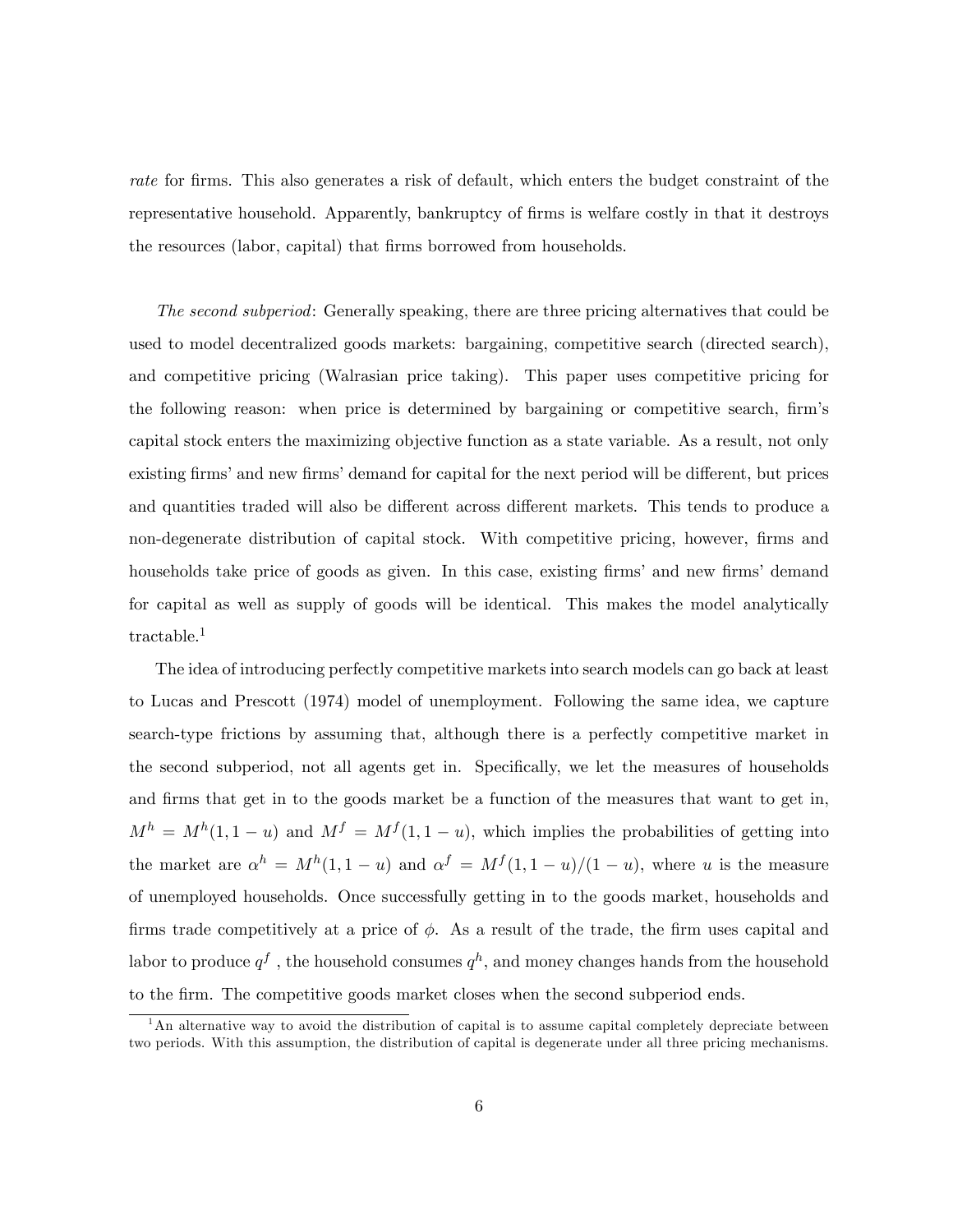The first subperiod: The labor market that opens in the first subperiod is a standard Mortensen-Pissarides labor market. In that market, existing jobs are destroyed at an exogenous rate  $\delta$ . New firms enter the market at a cost and post vacancies, and are matched bilaterally with unemployed households at random. The probability for a household to meet a firm is  $\lambda^h = L(u, v)/u$ , where v is the measure of vacancies posted by firms. As is standard, the matching function L has constant return to scales, and thus  $\lambda^h = L(1, v/u)$ . Likewise, the probability for a firm to meet a household is  $\lambda^f = L(u/v, 1)$ .

When a firm and a worker meet, they bargain over the wage and sign a contract. This contract stipulates that (1) the firm will use the worker's labour force if the firm successfully enters the goods market. The nominal wage w is determined via Nash bargaining between the firm and the household. Although wages are determined in the first subperiod, but they are not actually paid until the last subperiod;  $(2)$  if the firm fails to enter the goods market, then no production will take place. In this case, the firm will go bankrupt, and no wage will be paid.

We want to emphasize that unemployment exists in the economy because during the matching process some vacancies will not Önd any worker (an event that happens with endogenous probability  $1 - \lambda^f$ , and some of the existing jobs will be destroyed at the exogenous rate  $\delta$ . Both events create unemployment.

### 2.1 Households

As we mentioned earlier, a household will receive wage payment from a firm if and only if, first, the household is employed by the firm, and, second, the firm has successfully traded on the goods market and thus has revenues to honour its payment commitments. As in the standard Mortensen-Pissarides model, we let e denote employment status: e = 1 indicates that a household is matched with a firm in the labor market;  $e = 0$  indicates otherwise. In addition, we let s denote trading status of that the household has signed a wage contract with:  $s = 1$  indicates the firm has successfully traded on the previous goods market;  $s = 0$  indicates otherwise.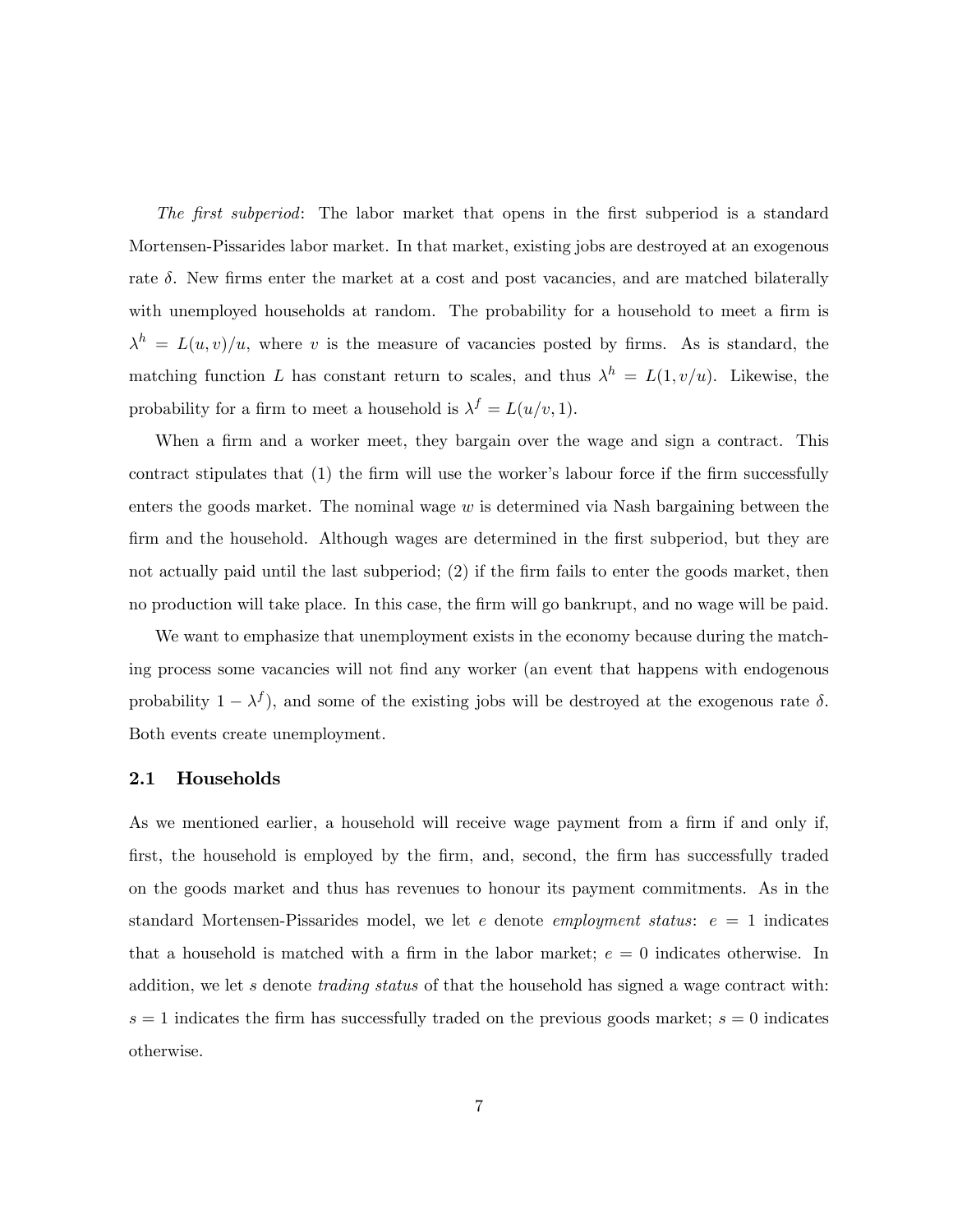Let  $W_{e,s}^h$  denote the household's expected payoff from entering the last subperiod with m units of money and  $a$  units of financial assets. A representative household chooses consumption of good x, lends  $\hat{a}$  to the firms in the financial market, and brings money balances  $\hat{m}$  into the next period, to solve

$$
W_{e,s}^h(m,a) = \max_{x,\hat{m},\hat{a}} \left\{ x + \beta \hat{U}_s^h(\hat{m},\hat{a}) \right\} \tag{1}
$$

s.t. 
$$
\hat{m} + \hat{a} + px = p\vec{x} + \Delta + \psi(1+r)a + esw + e(1-s)b + m + \tau - T,
$$

where  $\vec{x}$  is the household's endowment,  $\Delta$  is dividend income, p is the price of x, r is the real interest rate, b is unemployment insurance benefit,  $\tau$  is the lump-sum transfer from the central bank, and T is a lump-sum tax. For money to grow at a constant rate  $\gamma$ , the lump-sum transfer must satisfy  $\tau = (\gamma - 1)M$ . For notational ease we use a hat over a variable to denote the value of the variable in the next period.

Whether it signed a contract or not in the previous job market, a household still has resources via his endowments, interests on loans to firms and dividends paid by firms. Whether it signed a contract or not, a household need to decide how much money to bring along for shopping in the decentralized goods market and how much to lend to firms. It is clear from the household's budget constraint that the default risk of firms affect households' wealth in two ways: first, the household will have wage income if and only if it is employed  $(e = 1)$  and the firm that the household has signed a contract with has successfully traded on the previous goods market  $(s = 1)$ . Second, due to the default risk, the rate of return to lend to firms is  $\psi(1 + r)$ .

As explained in Lagos and Wright (2005), the quasi-linear utility function implies that the optimal choice of  $(\hat{m}, \hat{a})$  is independent of  $(m, a)$ , and the distribution of  $(\hat{m}, \hat{a})$  is degenerate at the beginning of the following period.

Let  $U_1^h(m, a)$  be the value function for an employed household entering the first subperiod, and  $U_0^h(m, a)$  be the value function of an unemployed household. Thus,

$$
U_1^h(m, a) = \delta V_0^h(m, a) + (1 - \delta) V_1^h(m, a),
$$
 and  

$$
U_0^h(m, a) = \lambda^h V_1^h(m, a) + (1 - \lambda^h) V_0^h(m, a),
$$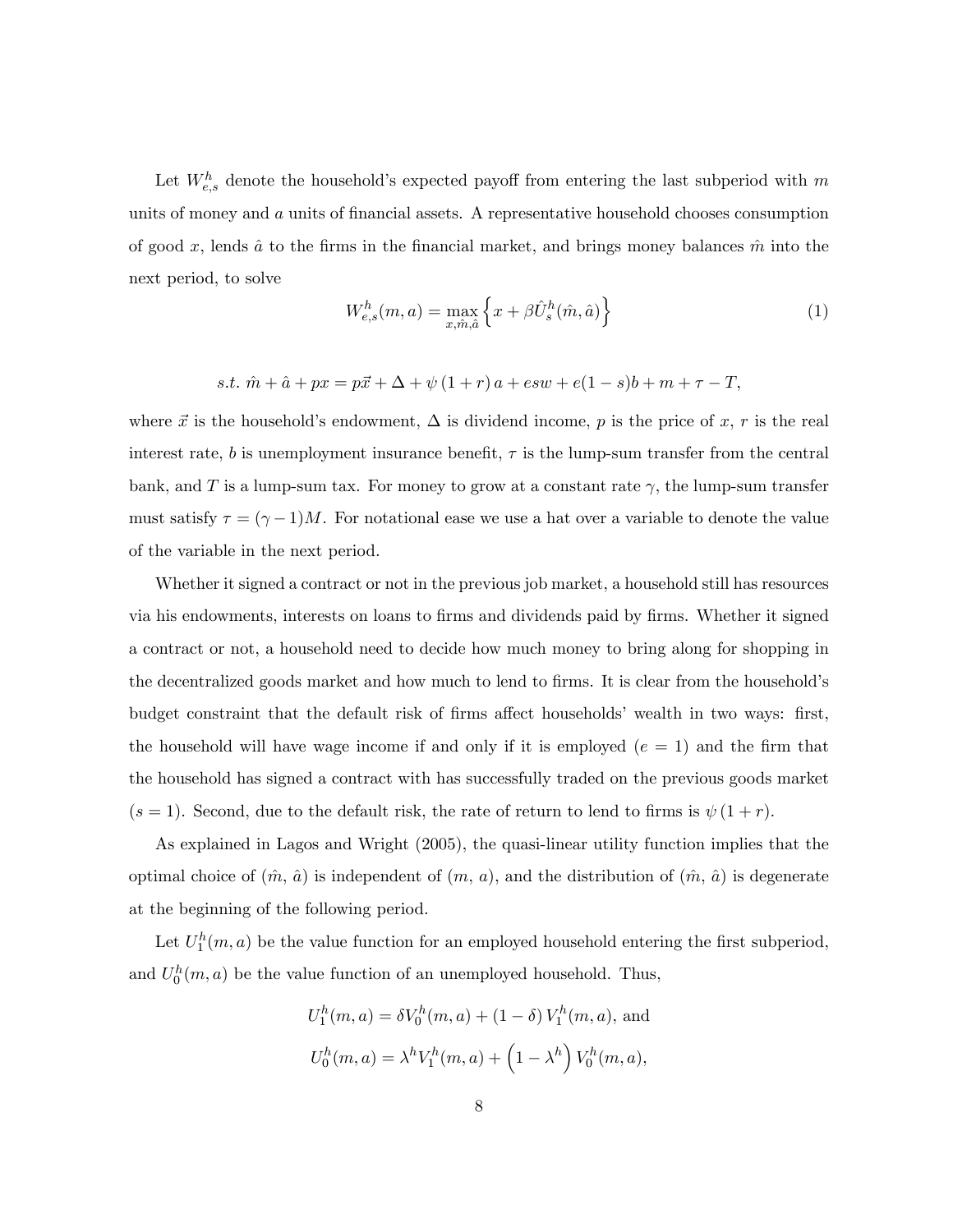where  $\delta$  is the rate at which current jobs are destroyed, and  $\lambda^h$  is the probability for an unemployment household to find a job. Note that by contrast to firms, separated or unmatched households do not exit the economy. They simply proceed to the goods market knowing that they will not received any salary in the last subperiod.

An unemployed household entering the goods market with money holding  $m$  and financial assets a has expected lifetime utility

$$
V_0^h(m, a) = \alpha^h \left[ u(q^h) + W_{0,0}^h(m - \phi q^h, a) \right] + \left( 1 - \alpha^h \right) W_{0,0}^h(m, a),
$$

where the utility function u is concave, with  $u(0) = 0$ , and  $u'(0) = \infty$ . With probability  $\alpha<sup>h</sup>$ , the household successfully enters the goods market and trades competitively with Örms at a nominal price  $\phi$ . As a result, the household consumes  $q^h$ .

In contrast, for an employed household, with probability  $1 - \alpha^f$  the firm that the household has signed a contract with will go bankrupt, and so the household will not receive any salary in the last subperiod. Thus,

$$
V_1^h(m, a) = \alpha^h \left[ u(q^h) + \alpha^f W_{1,1}^h(m - \phi q^h, a) + \left( 1 - \alpha^f \right) W_{1,0}^h(m - \phi q^h, a) \right] + \left( 1 - \alpha^h \right) \left[ \alpha^f W_{1,1}^h(m, a) + \left( 1 - \alpha^f \right) W_{1,0}^h(m, a) \right].
$$

### 2.2 Firms

We call a firm that has successfully enters the goods market (and thus has traded with households) in the second subperiod a *surviving firm*. A surviving firm enters the last subperiod with cash receipts  $m$  and capital stock  $k$ . In the last subperiod, existing firms adjusts their capital stocks (repays old loans, borrow new loans), pays wages, real interests on previous period capital, and dividends to households. Apparently, firms do not need money in either the first or the second subperiods. Thus, the existing firm's problem is

$$
W_1^f(m, k, k_{-1}) = \max_{\hat{k}} \frac{m}{p} - \frac{w}{p} - (1+r)[k - (1-\rho)k_{-1}]\frac{p_{-1}}{p} + \beta \hat{U}_1^f(\hat{k}),
$$

where  $\hat{k}$  is the firm's demand for capital for the next period, and  $\rho \in (0, 1)$  is the rate at which capital depreciates. The firm's previous-period capital stock  $k_{-1}$  enters the objective function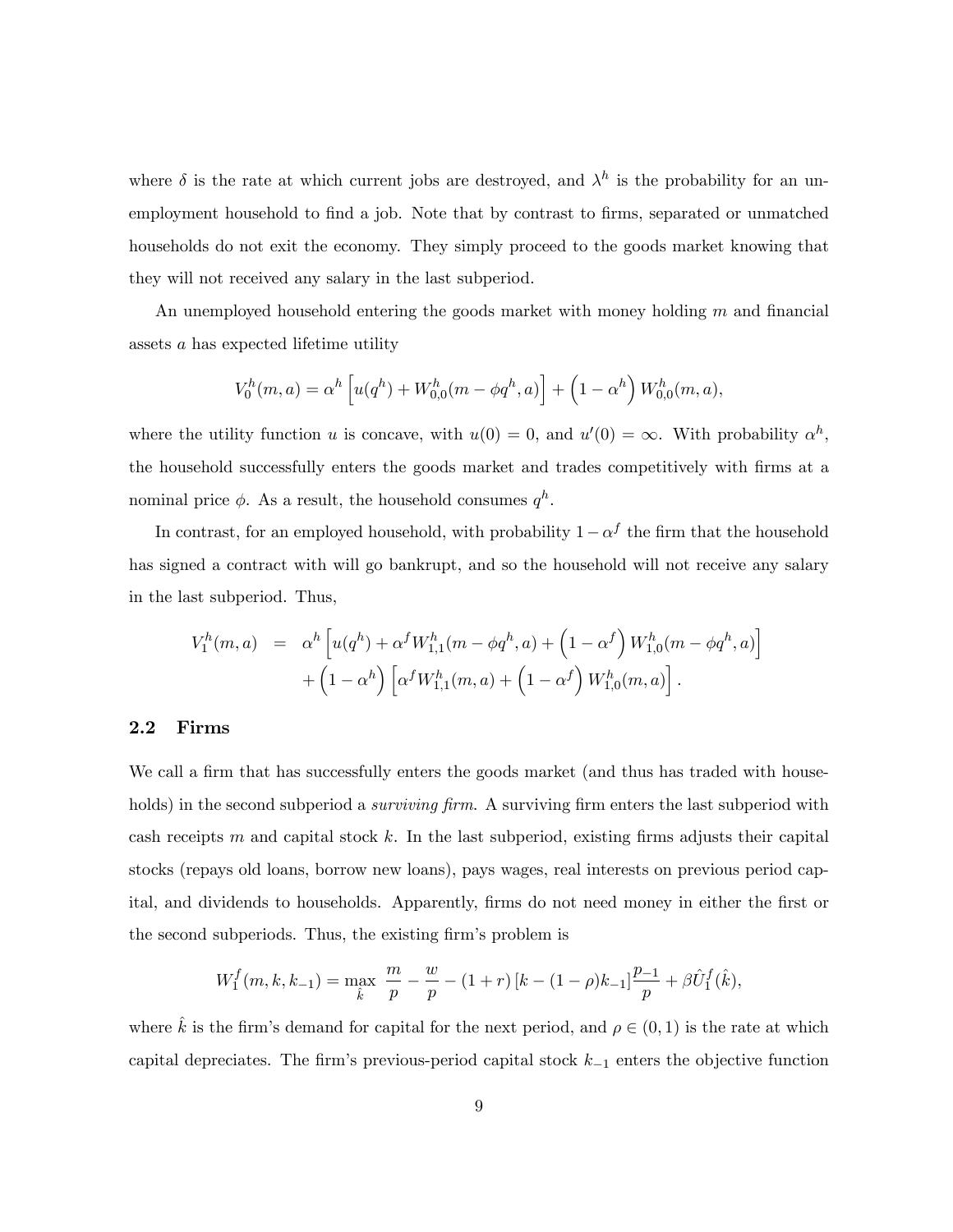as a state variable, and it is because the funds that an existing firm borrowed amounted to  $[k - (1 - \rho)k_{-1}]p_{-1}$ . We deflate nominal terms by current price level p.

We assume free entry of firms: firms considering participating to the economy (and then known as new firms) decides whether to pay a real cost of  $l$  to enter the labor market with a vacancy that might match with an household. New firms that decide to enter the labor market then choose next period capital stock to maximize their expected profits. Even though there is no reason for existing and new firms to choose the same level of capital, we can show that they do so and we simply note this level  $\hat{k}$ . Thus,

$$
W_n^f=\max\left\{0,-l+\max_{\hat{k}}\beta\hat{U}_n^f(\hat{k})\right\}.
$$

On the labour market existing firms are separated from their workers at rate  $\delta$  and new firms are matched with workers at rate  $\lambda^f$  so that

$$
U_1^f(k) = (1 - \delta) V_1^f(k), \text{ and}
$$
  

$$
U_n^f(k) = \lambda^f V_n^f(k).
$$

Finally, a firm successfully enters the goods market with probability  $\alpha^f$ . As a result, the firm produces  $q<sup>f</sup>$  and pays variable costs  $c(q<sup>f</sup>)$  so that

$$
V_1^f(k) = \alpha^f \left[ -c(q^f) + W_1^f(\phi q^f, k, k_{-1}) \right],
$$
 and  

$$
V_n^f(k) = \alpha^f \left[ -c(q^f) + W_1^f(\phi q^f, k, 0) \right].
$$

The cost function represents to cost of moving from one structure of production to another. We assume the cost function c satisfies the usual assumptions,  $c(0) = c'(0) = 0, c'(q) > 0$ , and  $c''(q) \geq 0$ . The cost function here captures the realistic feature that other than the cost of labor and capital, firms incur some variable costs in production, and these costs are proportional to the Örmís output. We interpret these cost as a proxy for the putty-clay structure of the economy. The cost of adjusting capital varies over time, from the costs of adjusting to a new capital stock.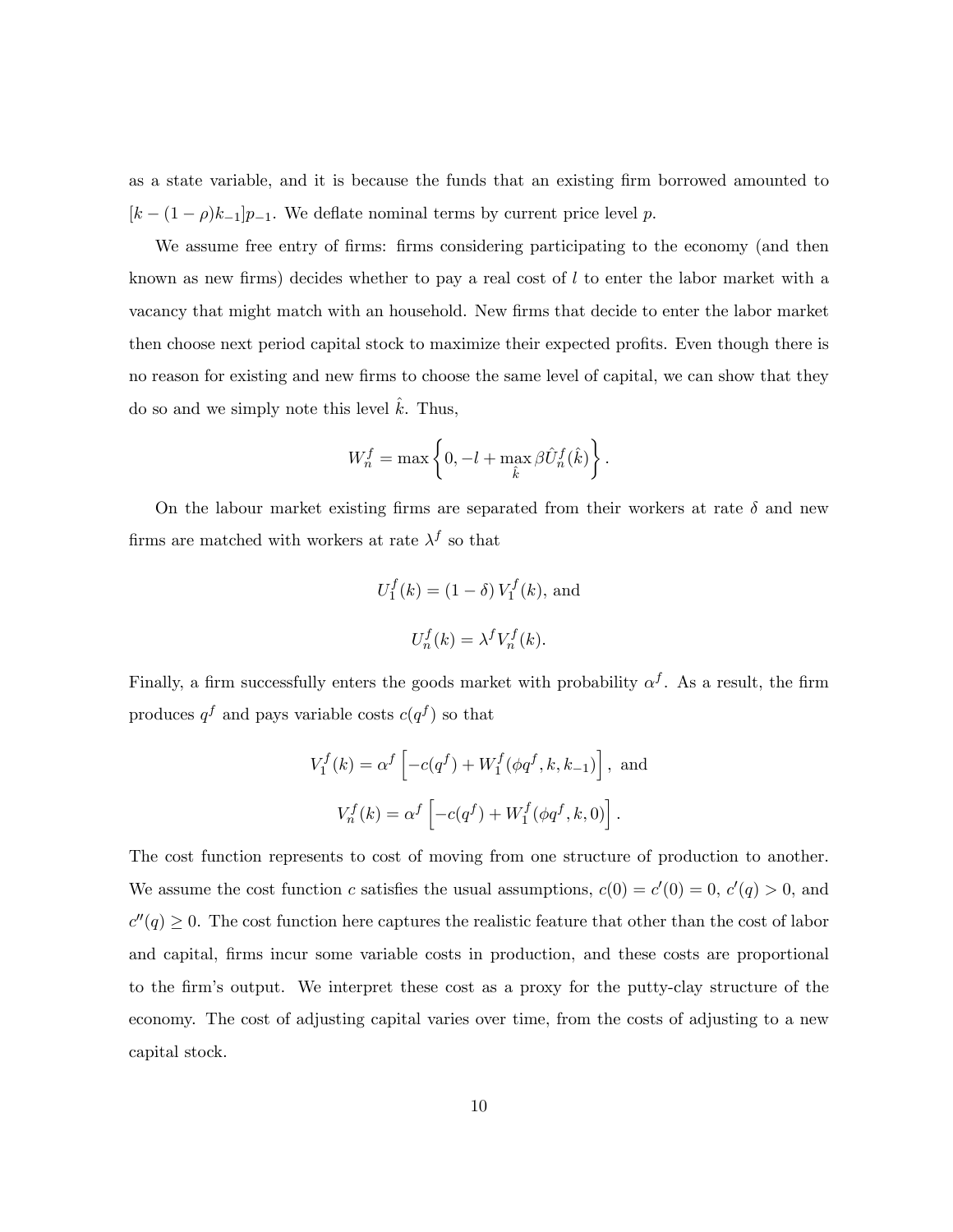Note that while existing firms (that survive the goods market) only need to repay top-up capital stock  $k - (1 - \rho)k_{-1}$ , new firms will repay the full amount of capital stock. Apparently, dividends across these two types of firms will be different.

We can now compute the *survival rate* for firms. The measures of surviving firms and firms that borrowed money on the financial market are  $M^f$  and  $v + M^f$  $\frac{1}{-1}$ , respectively. Thus, we define the survival rate for firms as follows:  $\,$ 

$$
\psi = \frac{M^f}{v + M_{-1}^f}.\tag{2}
$$

### 3 Equilibrium

Before proceeding to characterize an equilibrium, we introduce some convenient mathematical features of the model. First, due to the linearity of the household's value function  $W_{e,s}^h(m, a)$ , we could reduce the three value functions  $(U^j, V^j$  and  $W^j)$  into one Bellman equation.

$$
W_{1,1}^{h}(m, a) = \beta \left\{ \delta \hat{W}_{0,0}^{h}(0,0) + (1 - \delta) \hat{\alpha}^{f} \hat{W}_{1,1}^{h}(0,0) + (1 - \delta)(1 - \hat{\alpha}^{f}) \hat{W}_{1,0}^{h}(0,0) \right\} + \frac{I_{1}}{p}
$$
  
\n
$$
\frac{m + \psi(1 + r)a}{p} + \max_{\hat{m},\hat{a}} \left\{ \beta \hat{\alpha}^{h}[u(\hat{q}^{h}) - \frac{\hat{\phi}\hat{q}^{h}}{\hat{p}}] - \hat{m}(\frac{1}{p} - \frac{\beta}{\hat{p}}) - \hat{a}[\frac{1}{p} - \frac{\beta \hat{\psi}(1 + \hat{r})}{\hat{p}}] \right\},
$$
  
\n
$$
W_{1,0}^{h}(m, a) = \beta \left\{ (1 - \hat{\lambda}^{h}) \hat{W}_{0,0}^{h}(0,0) + \hat{\lambda}^{h} \hat{\alpha}^{f} \hat{W}_{1,1}^{h}(0,0) + \hat{\lambda}^{h}(1 - \hat{\alpha}^{f}) \hat{W}_{1,0}^{h}(0,0) \right\} + \frac{I_{0}}{p}
$$
  
\n
$$
\frac{m + \psi(1 + r)a}{p} + \max_{\hat{m},\hat{a}} \left\{ \beta \hat{\alpha}^{h}[u(\hat{q}^{h}) - \frac{\hat{\phi}\hat{q}^{h}}{\hat{p}}] - \hat{m}(\frac{1}{p} - \frac{\beta}{\hat{p}}) - \hat{a}[\frac{1}{p} - \frac{\beta \hat{\psi}(1 + \hat{r})}{\hat{p}}] \right\}, \text{ and}
$$
  
\n
$$
W_{0,0}^{h}(m, a) = \beta \left\{ (1 - \hat{\lambda}^{h}) \hat{W}_{0,0}^{h}(0,0) + \hat{\lambda}^{h} \hat{\alpha}^{f} \hat{W}_{1,1}^{h}(0,0) + \hat{\lambda}^{h}(1 - \hat{\alpha}^{f}) \hat{W}_{1,0}^{h}(0,0) \right\} + \frac{I_{0}}{p}
$$
  
\n
$$
\frac{m + (1 + r)a}{p} + \max_{\hat{m},\hat{a}} \left\{ \beta \hat{\alpha}^{h}[u(\hat{q
$$

where  $I_1 = p\vec{x} + \tau + \Delta + w - T$ , and  $I_0 = p\vec{x} + \tau + \Delta + b - T$ .

It is straightforward to show that the demand for  $q$  are identical across households, regardless of their employment status. The first-order conditions are

$$
\hat{m} : \beta \hat{\alpha}^h[u'(\hat{q}^h) - \frac{\hat{\phi}}{\hat{p}}]\hat{q}^{h'}(\hat{m}) = \frac{1}{p} - \frac{\beta}{\hat{p}}, \text{ and}
$$
\n(3)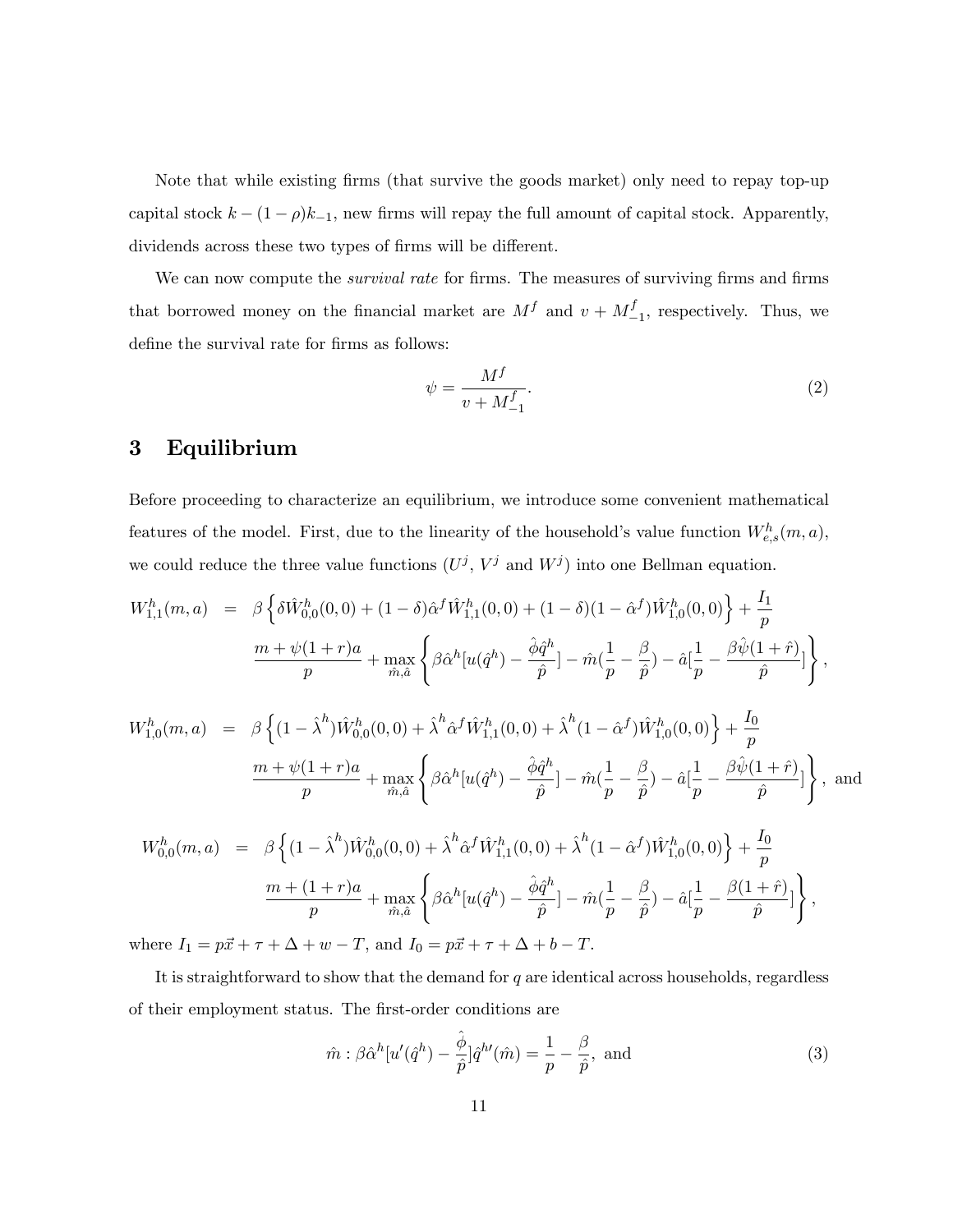$$
\hat{a} : \beta \hat{\alpha}^h[u'(\hat{q}^h) - \frac{\hat{\phi}}{\hat{p}}]\hat{q}^{h'}(\hat{a}) = \frac{1}{p} - \frac{\beta \hat{\psi}(1+\hat{r})}{\hat{p}}.\tag{4}
$$

In these expressions,  $\hat{q}^{h\prime}(\hat{m})$  reveals the relationship between households' money holding and the amount of goods purchased, and  $\hat{q}^{h\prime}(\hat{a})$  reveals the marginal effect of households' supply of loanable funds on  $\hat{q}^h$ . Once we specify how  $q^h$  is determined in equilibrium, we can substitute for these derivatives in (3) and (4).

Second, with repeated substitution, the existing firm's maximization problem can be simplified into the following program:

$$
V_1^f(k) = \alpha^f \left\{ \frac{\phi q^f}{p} - \frac{w}{p} - c(q^f) - (1+r)[k - (1-\rho)k_{-1}] \frac{p_{-1}}{p} \right\} + \beta \alpha^f (1-\delta) \max_{\hat{k}} \hat{V}_1^f(\hat{k}).
$$

The first-order condition with respect to  $\hat{k}$  is

$$
\left[\frac{\hat{\phi}}{\hat{p}} - c'(\hat{q}^f)\right] \hat{q}^{f\prime}(\hat{k}) = (1+\hat{r})\frac{p}{\hat{p}},\tag{5}
$$

Condition (5) is a standard neoclassical capital demand function of firms: it equates the marginal benefit to the marginal cost of acquiring capital. As we mentioned earlier, a convenient feature of the model is that new firms' demand for capital are identical to existing firms', and, therefore, condition  $(5)$  also defines new firms' demand for capital.

We now characterize equilibrium. Here is an outline of what will follow. We begin by specifying how nominal wages  $(w)$ , quantity of goods supplied  $(q<sup>f</sup>)$ , and consumption of goods  $(q<sup>h</sup>)$  are determined. We then use some properties of these solutions to simplify the households and firms' maximization problem. In particular, we derive the money demand function and conditions with respect to the demand and supply of capital. These three conditions together with the goods market clearing condition, the credit market clearing condition, the wage equation, the steady state condition for unemployment (the Beveridge curve), and the free-entry condition in the labor market define a steady-state monetary equilibrium.

### 3.1 The Generalized Nash Problem in the Labor Market

As we said, we assume in the labor market the nominal wage  $w$  solves the generalized Nash problem, with bargaining power for the households given by  $\eta$  and threat points given by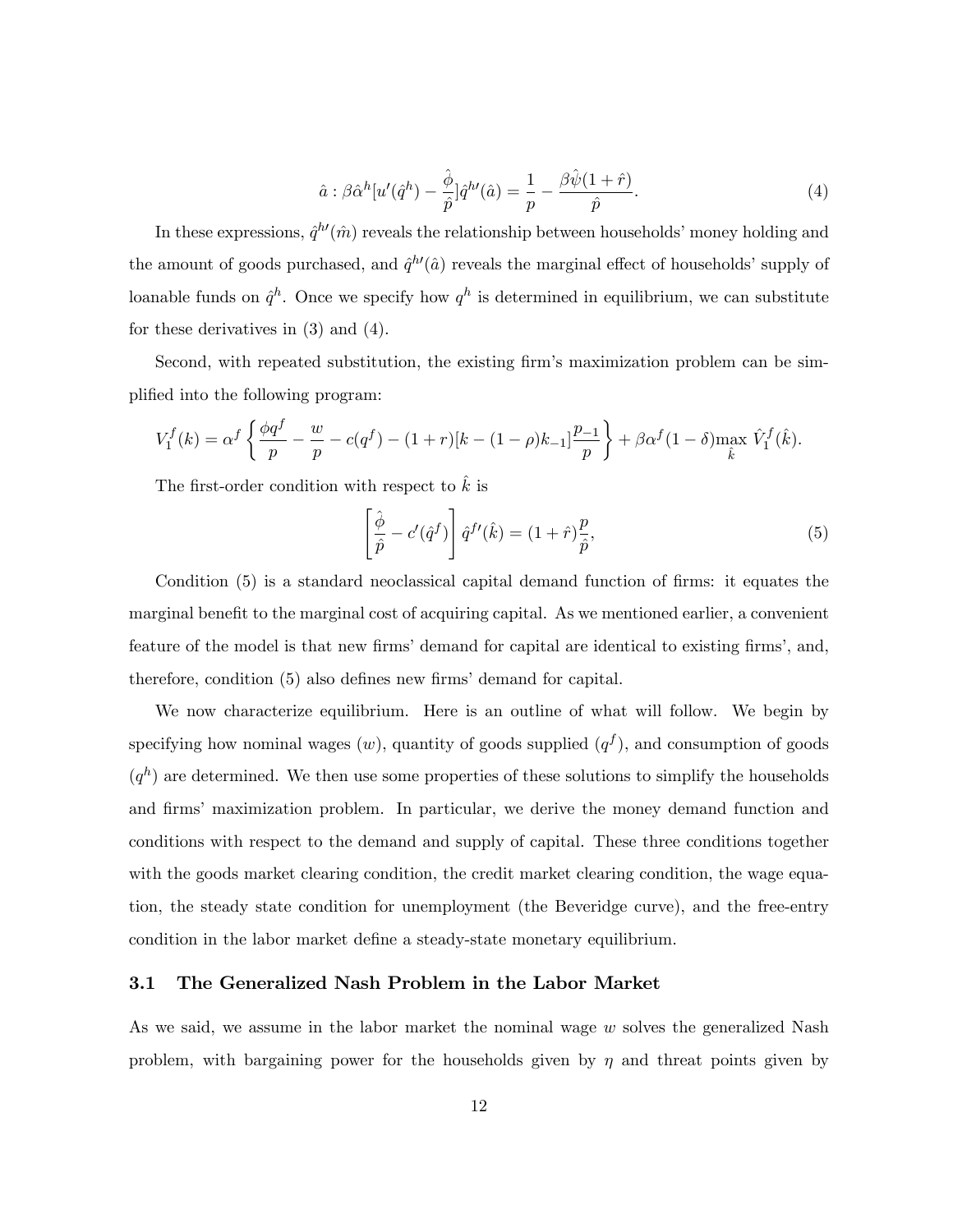continuation values. The household's payoff from being employed is  $V_1^h(m, a)$  and threat points  $V_0^h(m, a)$ . Due to the linearity of  $W^h(m, a)$ , the surplus for household is  $V_1^h(m, a) - V_0^h(m, a) =$  $\alpha^f \frac{w-b}{p} + \alpha^f \beta (1 - \delta - \hat{\lambda}^h) [\hat{\alpha}^f \hat{W}^h_{1,1}(0,0) + (1 - \hat{\alpha}^f) \hat{W}^h_{1,0}(0,0) - \hat{W}^h_{0,0}(0,0)].$  Similarly, the firm's surplus is  $V_n^f(k) = \alpha^f \left[ \frac{\phi q^f}{p} - \frac{w}{p} - c(q^f) - (1+r)k \frac{p-1}{p} \right] + \alpha^f \beta (1-\delta) \max_{\hat{k}}$  $\hat{V}_1^f(\hat{k})$ . Notice that the current-period nominal wages w do not appear in either  $\hat{\alpha}^f \hat{W}^h_{1,1}(0,0) + (1 - \hat{\alpha}^f) \hat{W}^h_{1,0}(0,0)$  $\hat{W}^h_{0,0}(0,0)$  or  $\hat{V}^f_1(\hat{k})$ , so we take their values as given at this stage. Let A and B denote the equilibrium values of these two terms, respectively. The bargaining problem in the labor market is

$$
\max_{w} \left[ \frac{w-b}{p} + \beta (1 - \delta - \hat{\lambda}^h) A \right]^\eta \left[ \frac{\phi q^f}{p} - \frac{w}{p} - c(q^f) - (1+r) k \frac{p-1}{p} + \beta (1-\delta) B \right]^{1-\eta}.
$$

The solution to this bargaining problem yields

$$
\frac{\eta}{1-\eta} = \frac{\frac{w-b}{p} + \beta(1-\delta-\hat{\lambda}^h)A}{\frac{\phi q^f}{p} - \frac{w}{p} - c(q^f) - (1+r)k\frac{p-1}{p} + \beta(1-\delta)B}.
$$
(6)

We will substitute the steady-state values of  $A$  and  $B$  into this equation after we derive the equilibrium solution.

### 3.2 The Goods Market

We now proceed to specify how equilibrium is determined in the goods market. As households and firms take goods price  $\phi$  parametrically and trade competitively with each other, the goods market clearing condition requires that

$$
M^h q^h = M^f q^f,\tag{7}
$$

where  $M^h$  and  $M^f$  are respectively the measures of households and firms who successfully enter the goods market.

It is a simple matter to show that due to the positive opportunity cost of holding money, households do not hold "idle" money balances; that is,  $q^h = m/\phi$ . Likewise, firms exhaust their capital stocks. Thus,

$$
q^f = f(k, 1) \tag{qf}
$$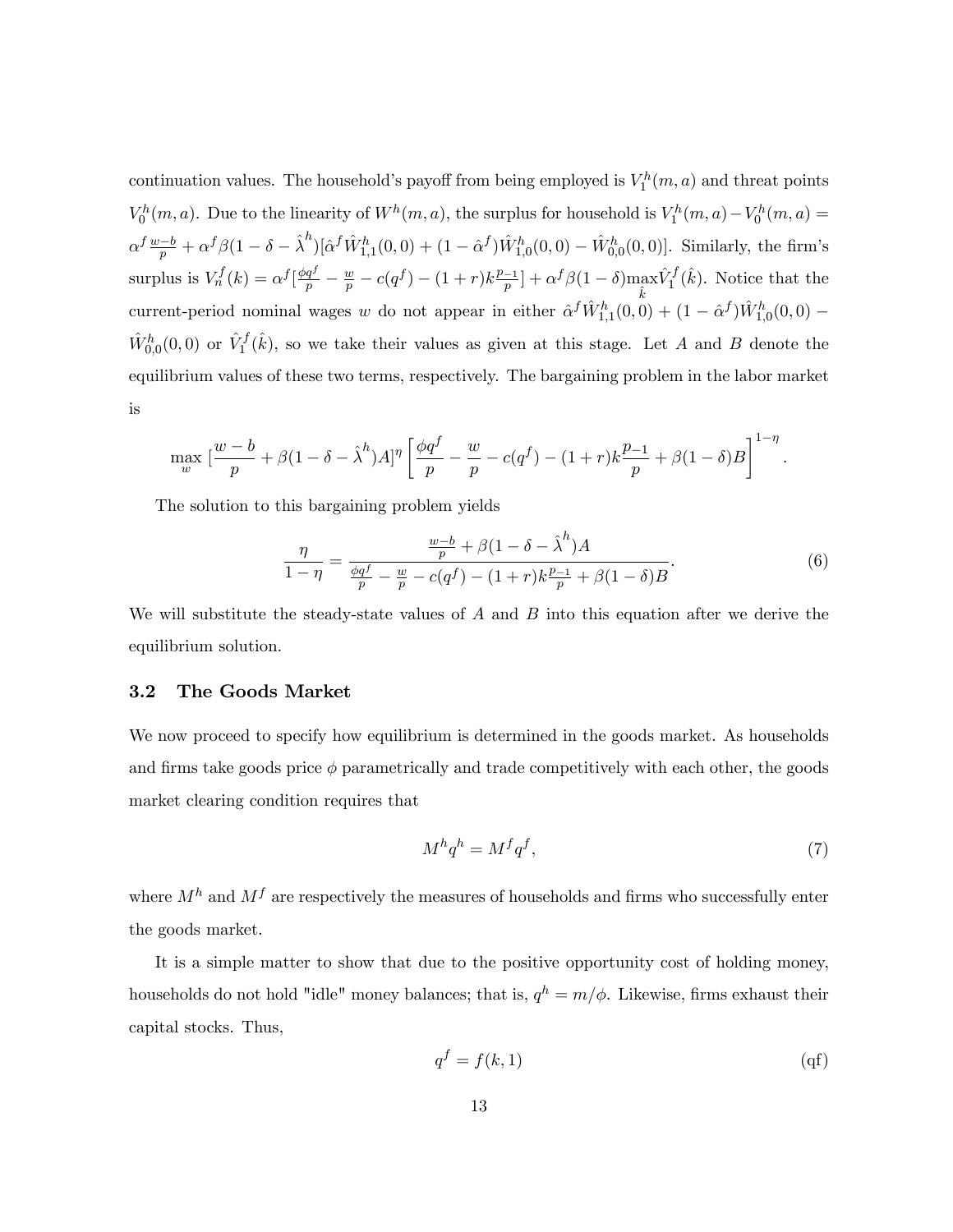where it is clear that a representative firm uses the hired worker in combination with  $k$  units of capital to produce output. The production function f satisfies the usual properties:  $f(k, 0) =$  $f(0,1) = 0, f_1 > 0, \text{ and } f_{11} < 0.2$ 

### 3.3 Equilibrium

We can now use the properties of the goods market solution to simplify the households' and firms' maximization problem. Inserting  $q^{h'}(m) = 1/\phi$ ,  $q^{h'}(a) = f_1(a/p_{-1}, 1)/p_{-1}$  and  $q^{f'}(k) =$  $f_1(k, 1)$  into first-order condition (3), (4) and (5), dropping all time indexes in what follows (as we focus on stationary equilibria in which real allocations are constant), we arrive at

$$
\frac{u'(q^h)}{\phi/p} = 1 + \frac{\gamma - \beta}{\beta \alpha^h},\tag{8}
$$

$$
[u'(q^h) - \frac{\phi}{p}]f_1(\frac{a}{p-1}, 1) = \frac{\gamma - \beta\psi(1+r)}{\gamma\beta\alpha^h}, \text{ and}
$$
\n(9)

$$
\left[\frac{\phi}{p} - c'(q^f)\right] f_1(k, 1) = \frac{1+r}{\gamma},\tag{10}
$$

where  $\gamma$  is the gross growth rate of money supply, and the steady-state survival rate for firms  $\psi$  is given by (2), with  $M^f = M^f$  $\frac{J}{-1}$ .

Condition (8) is a standard money demand function, as in Lagos and Wright (2005). It equates the marginal benefit and the marginal cost of acquiring money. Condition  $(9)$  and  $(10)$ defines the supply  $(a/p_{-1})$  and demand  $(k)$  for capital, respectively. Notice this is a system with nine unknowns  $(q^h, q^f, r, k, u, v, m/p, w/p, a/p_{-1})$  but only six equations so far (equations  $(6)$  to  $(10)$ , we need three more equilibrium conditions to close the model.

First, recall that the free-entry condition in the labor market requires that max  $\hat{k}$  $\beta \hat{U}_n^f(\hat{k}) = l,$ where  $l$  is the real cost that a new firm must incur to enter the labor market. Inserting the steady-state value of  $\hat{U}_n^f(\hat{k})$ , we arrive at

$$
l = \frac{\beta \alpha^f \lambda^f}{1 - \beta \alpha^f (1 - \delta)} \left[ \frac{\phi q^f}{p} - \frac{w}{p} - c(q^f) - \frac{1 + r}{\gamma} k + \beta \alpha^f (1 - \delta)(1 - \rho) \frac{1 + r}{\gamma} k \right].
$$
 (11)

 $2G$ rowth in total factor productivity and in the number household could be introduced easily. For notational convencience we stick to a model without exogenous growth. Both elements are reintroduced in the model in the calibration and simulation part.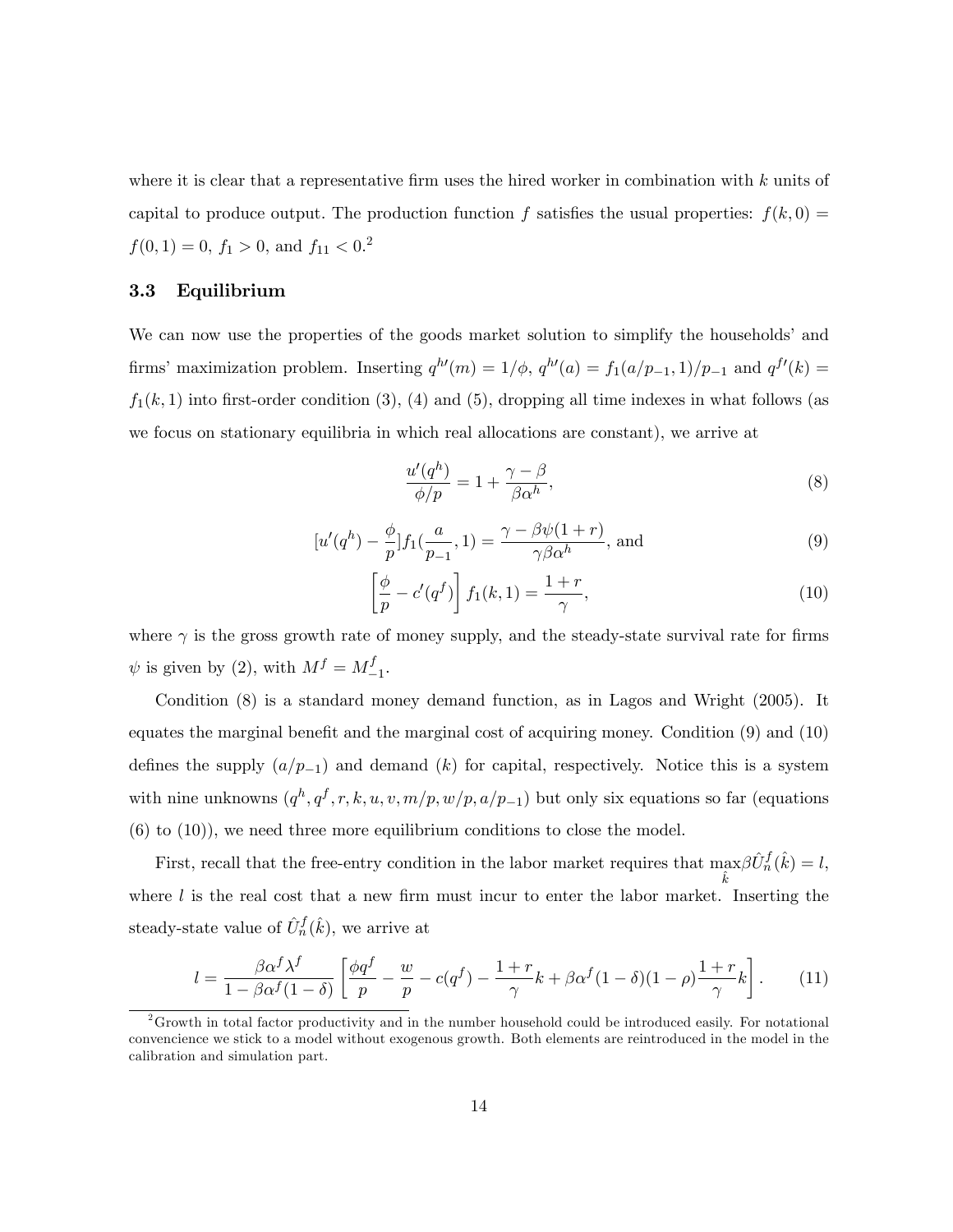Second, the credit market-clearing condition equates the supply of capital  $\left(\frac{a}{p-1}\right)$  to the demand for capital  $(k)$ . Notice that the demand for capital comes from two types of firms: existing and new firms, and the measure of each type of firms is  $M<sup>f</sup>$  and v, respectively. Hence, the market-clearing condition becomes

$$
\frac{a}{p-1} = (M^f + v)k.\t\t(12)
$$

Finally, note that the so-called Beveridge curve (i.e., the steady-state condition for unemployment) will allow us to express  $v$  in terms of the unemployment rate  $u$ . Thus,

$$
N(u,v) = (1-u)\delta.
$$
\n(13)

To close this section, recall that so far we have taken the values of  $\hat{\alpha}^f \hat{W}^h_{1,1}(0,0) + (1 \hat{\alpha}^f \hat{W}^h_{1,0}(0,0) - \hat{W}^h_{0,0}(0,0)$  and  $\hat{V}^f_1(\hat{k})$  as given. We now solve for the steady-state values of these terms as follows:

$$
A \equiv \hat{\alpha}^f \hat{W}_{1,1}^h(0,0) + (1 - \hat{\alpha}^f) \hat{W}_{1,0}^h(0,0) - \hat{W}_{0,0}^h(0,0) = \frac{\alpha^f}{1 - \beta \alpha^f (1 - \delta - \lambda^h)} \frac{w - b}{p}, \text{ and}
$$

$$
B \equiv \hat{V}_1^f(\hat{k}) = \frac{\alpha^f}{1 - \beta \alpha^f (1 - \delta)} \left[ \frac{\phi q^f}{p} - \frac{w}{p} - c(q^f) - \frac{1 + r}{\gamma} \rho k \right].
$$

Substituting the steady-state values of  $A$  and  $B$  into the wage equation (6) and rearrange, we arrive at

$$
\left[\frac{1-\eta}{1-\beta\alpha^f(1-\delta-\lambda^h)}+\frac{\eta}{1-\beta\alpha^f(1-\delta)}\right]\frac{w}{p}-\frac{1-\eta}{1-\beta\alpha^f(1-\delta-\lambda^h)}\frac{b}{p}
$$
\n
$$
=\frac{\eta}{1-\beta\alpha^f(1-\delta)}\left[\frac{\phi q^f}{p}-c(q^f)-\frac{1+r}{\gamma}k+\beta\alpha^f(1-\delta)(1-\rho)\frac{1+r}{\gamma}k\right].
$$
\n(14)

Conditions (8) to (14) fully characterize a stationary monetary equilibrium. The unknowns are:

Definition: A stationary monetary equilibrium consists of, (a) a set of prices  $\{p,r,w\}$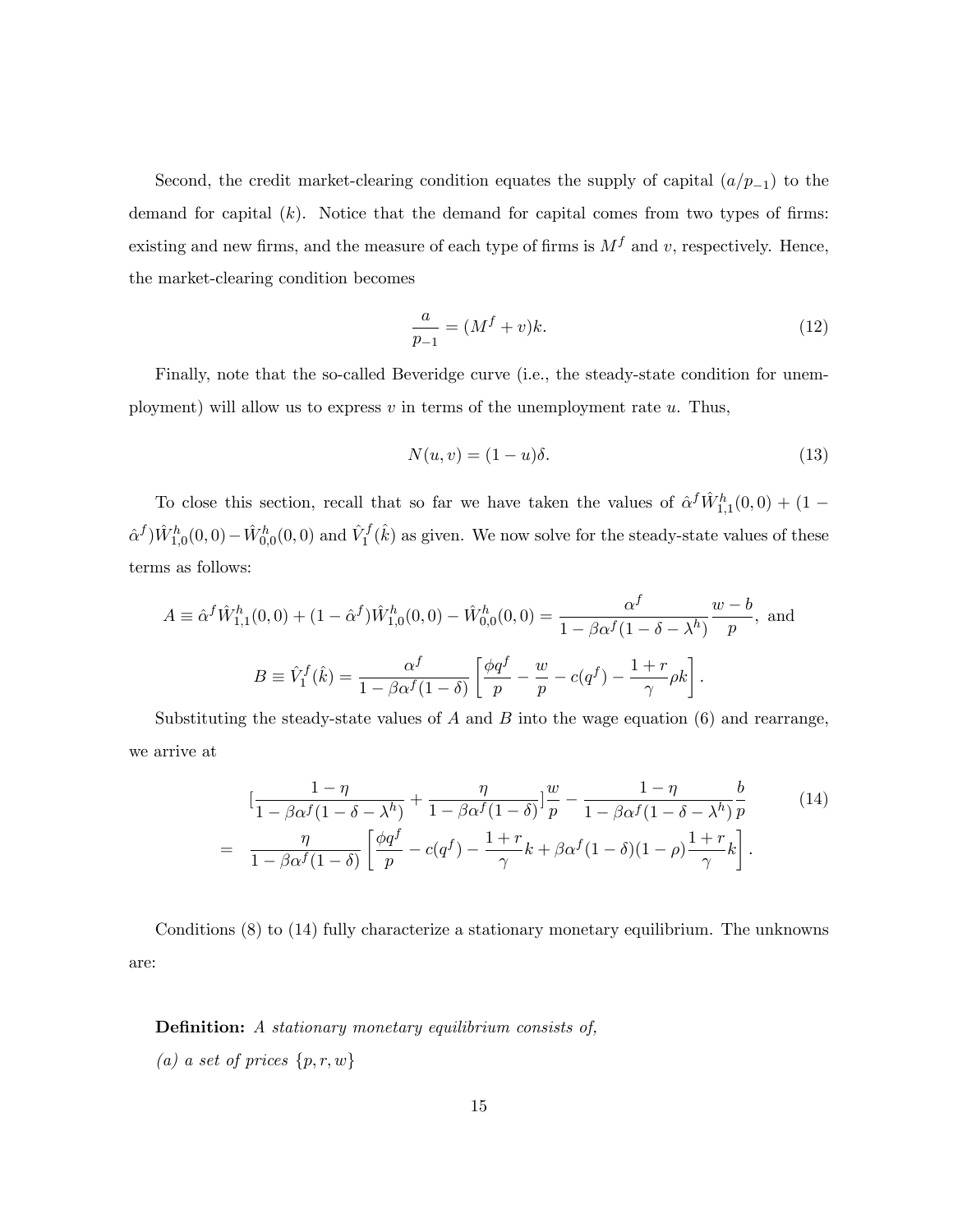- (b) the household's decisions  $\{x, \hat{m}, \hat{a}\}$
- (c) the firm's decisions  $\{\hat{k}\}$
- (d) the firm's dividend  $\Delta$
- (e) the government's unemployment insurance benefit b, lump-sum tax  $T$ , and money transfers  $(\gamma - 1)M$

such that,

- (1) given  $\{p, r, w\}$ , the household's optimal plan solves the maximization problem (1),
- $(2)$  given r, the firm's capital demand solves the firm's profit maximization problem,
- (3) all markets clear,
- $(4)$   $\Delta$  equals to the firm's net profit,
- (5) real allocations  $\{q, x\}$  are constant over time.
- (6) the government budget constraint is balanced.

To better understand how the equilibrium is determined, manipulations of the equilibrium conditions enable us to reduce the system to a simple two-variable-two-equation  $(k, u)$  system as follows:

$$
\frac{\beta \alpha^h u'(\frac{f(k,1)M^f}{M^h})}{\gamma - \beta + \beta \alpha^h} \left\{ (\gamma - \beta) f_1[(v(u) + M^f)k, 1] + \beta \psi f_1(k, 1) \right\} = 1 + \beta \psi f_1(k, 1) c'(f(k, 1)), \text{ and}
$$
\n(15)

$$
f(k,1)\frac{u'(\frac{f(k,1)M^f}{M^h})}{1+\frac{\gamma-\beta}{\beta\alpha^h}} - c(f(k,1)) - [1-\beta\alpha^f(1-\delta)(1-\rho)]kf'(k,1)[\frac{u'(\frac{f(k,1)M^f}{M^h})}{1+\frac{\gamma-\beta}{\beta\alpha^h}} - c'(f(k,1))]
$$
\n
$$
= \frac{b}{\alpha} + [1-\beta\alpha^f(1-\delta) + n\beta\alpha^f\lambda^h] - \frac{l}{\alpha\beta^h} \tag{16}
$$

$$
= \frac{b}{p} + [1 - \beta \alpha^f (1 - \delta) + \eta \beta \alpha^f \lambda^h] \frac{l}{(1 - \eta) \beta \alpha^f \lambda^f}.
$$
\n(16)

Equation (15) equates the marginal benefit to the cost of supplying loanable funds. As it determines households' supply of loanable funds for a given  $u$ , we call it the capital supply curve. We call equation  $(16)$  the capital demand curve, as it defines firms' demand for capital for a given u. The shape of these two curves are derived in section 5.

Proposition 1 There always exists a unique steady state monetary equilibrium. A rise in  $inflation$  increases unemployment, but the effect on capital stock is ambiguous.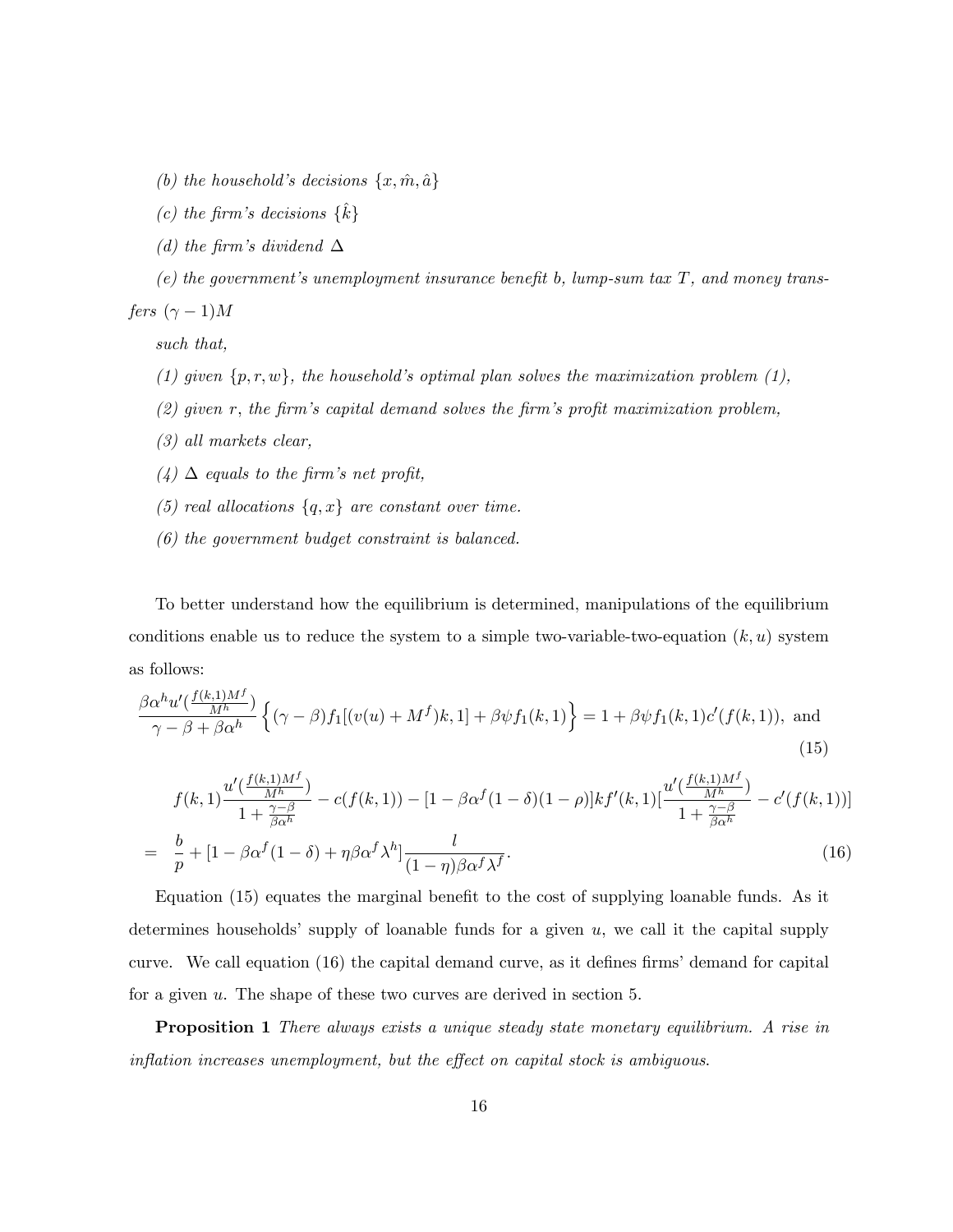In the model frictions are represented by various probabilities through which the two types of agents, firms and households, fail to find a trading partner. Being unemployed is one of them. Although the implications of frictions for households can be damageable (no wage if not employed or no purchase on the goods market if not matched with a firm), the consequences for firms are more dramatic: firms simply disappear, implying destruction of the borrowed resources and the end of any employment contract. The frictions for firms are summarized in what we call a survival rate which sums the probability of being successful for a firm on both the labour and the goods market.

## 4 Quantitative Analysis

In the coming two sections we simulate the model and compare the result with US data for the 1949-2003 period. We will look at slow-moving oscillations of time series which occur over a longer time frame than usual business cycles. These slow-moving components are documented in King and Rebello (1999) Figure 1.C for instance. Comin and Gertler (2006) name these slow-moving oscillations medium-run business cycle.

We assume the long-run behaviour of the US economy is represented by the steady state of the Solow model with Harrod-neutral technological progress,  $Y = F(K, AL)$ . The variable K represents the total stock of capital,  $A$  is total factor productivity and  $L$  is the civilian workforce. The balanced growth path is characterized by a constant stock of capital per effective worker,  $k = K/AL$ , and constant output per effective worker Y/AL. We note  $\overline{k}$  the constant value for k. In the RBC literature the equilibrium stock of capital per worker is computed using the Hodrick-Prescott trend of the actual  $k$  time series, and cyclical deviations from the trend correspond to the business cycle. Here we compute  $\overline{k}$  as the mean of the actual k. We then consider deviations from the HP trend of k around  $\bar{k}$ . Following Comin and Gertler (2006) we interpret those oscillations as medium run business cycles.

Let us start by describing these time series. The two main variables we are after are unemployment (as a measure of trading frictions) and capital. Since growth in the labour force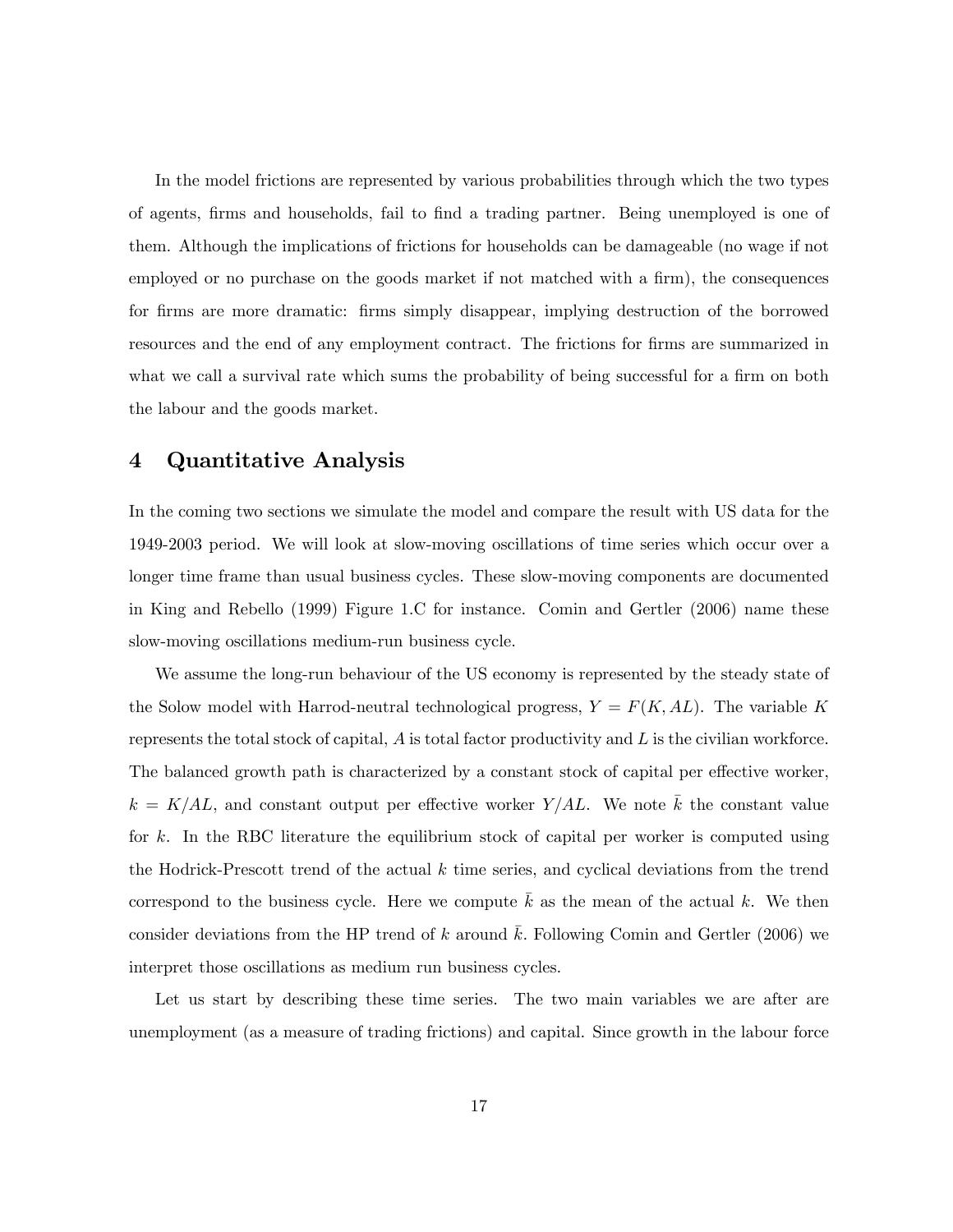

Figure 1: Capital per effective worker

and TFP are not modelled, we need first to stationarize our measure of the capital stock by working with the stock of capital per unit of effective worker, that is  $k = K/AL$ . One problem with this strategy is that both TFP and labour participation are pro-cyclical (see, for instance, King and Rebello 1999). This means that we may see fluctuations in  $k$  that are due to rapid increases in TFP and labour participation for which our model has nothing to say. For instance, at times of booms k will fall (or not increase as much as usual) due to sharp increase in A and L. We control for this by computing a time series of k in which rather than using observed growth rates of  $A$  and  $L$ , we use the mean of each growth rates over the study period. Hence k is constructed by dividing each yearís actual stock of capital (our data sets are described in the Appendix) by our computed values of  $A$  and  $L$  using these growth rates. This correction is consistent of King and Rebelloís investigation result showing that "most of the cyclical variation in total hours worked stems from changes in unemployment (in case one wants to interpret L as total hours worked).

Figure 1 displays plots of actual data for the stock of capital per effective worker,  $K/AL$ , for the US economy starting 1949 ending 2003 where the solid lines represent the HP trend.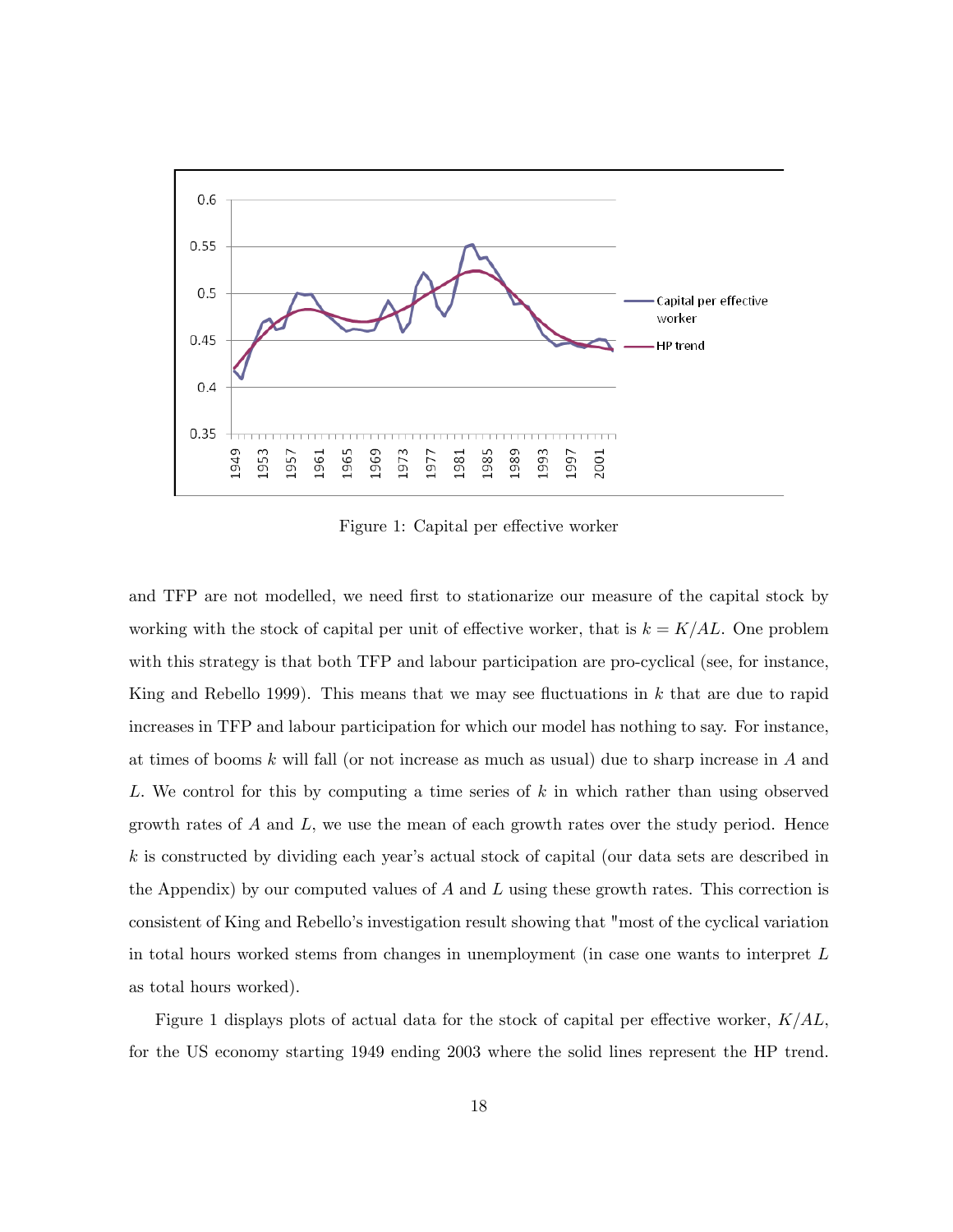

Figure 2: Capital per effective worker and unemployment

The mean and the variance are clearly independent from time, although the covariance is not. Especially there seems to be quite a bit of persistence. This is confirmed by several unit root tests which show that the Null cannot be rejected.<sup>3</sup> Figure 2 represents the same data (which we multiply by 25 for sake of comparison) combined with observed and trended unemployment for the same period. A quick look shows that the two trends seem to be positively correlated. This confirms business cycle investigations by Stock and Watson (1998) and King and Rebello (2000) that the capital stock is acyclical.

Figure 3 represents combinations of the actual and HP-trend values for unemployment  $u$ and our corrected measure of capital per effective worker  $k$ . Finally Figure 4 gives the leastsquare linear regression of actual corrected  $k$  against actual  $u$ . Both figures confirm our previous observation: there is a clear positive relationship between unemployment and the stock of capital per worker. The US economy overaccumulates capital at times of recessions while the opposite

<sup>&</sup>lt;sup>3</sup>The augmented Dickey-Fuller cannot reject the Null with a  $p-value$  of 0.8762. The Phillips-Perron test cannot reject the Null with a  $p-value$  of 0.6582. A correlogram of k and a plot of the actual k against the corrected  $k$  are given in the Appendix.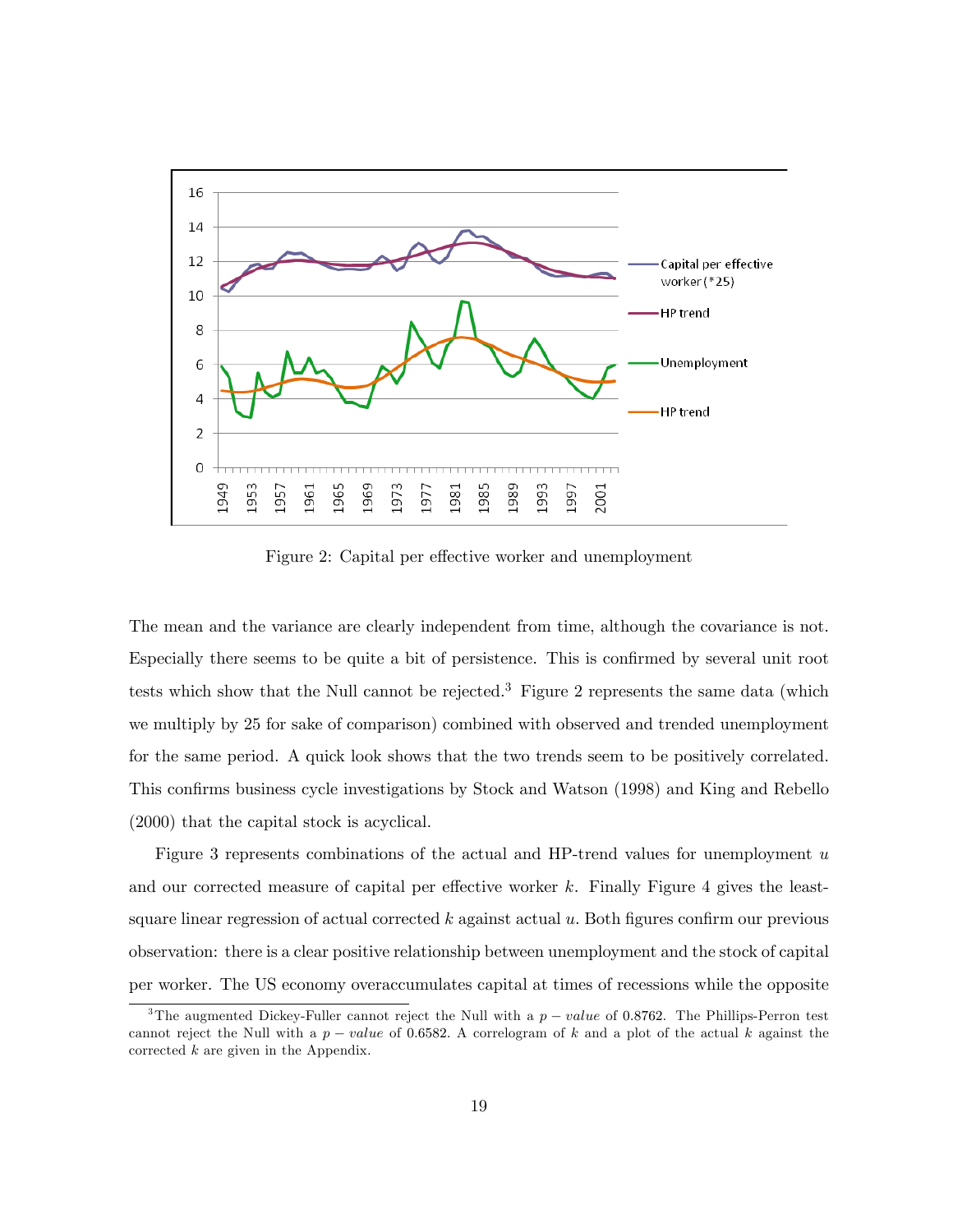

Figure 3: HP trend combinations of unemployment and capital per effective worker

movement is observed at times of economic boom.

## 5 Calibration and Simulation

The two steady state equilibrium relationships between  $u$  and  $k$  are too complex to derive comparative statics results via differentiation, so we directly calibrate the model to post-war US data: Three blocks need to be taken a stand on: the functional form for the utility, variable cost and production functions, the technology parameters and the preferences parameters. In order to facilitate comparison we will use a set of baseline values that are used in dynamic stochastic equilibrium models and real business cycle models, drawing mostly from Cooley and Prescott (1995) and Gomme and Rupert (2007). We adapt the calibration exercise to the question we address and the model we are using, however. The preference parameters, for instance, are obtained by following the procedure in Lucas (2000), Lagos and Wright (2005) and Craig and Rocheteau (2007) of matching the theoretical money demand to the data. Similarly,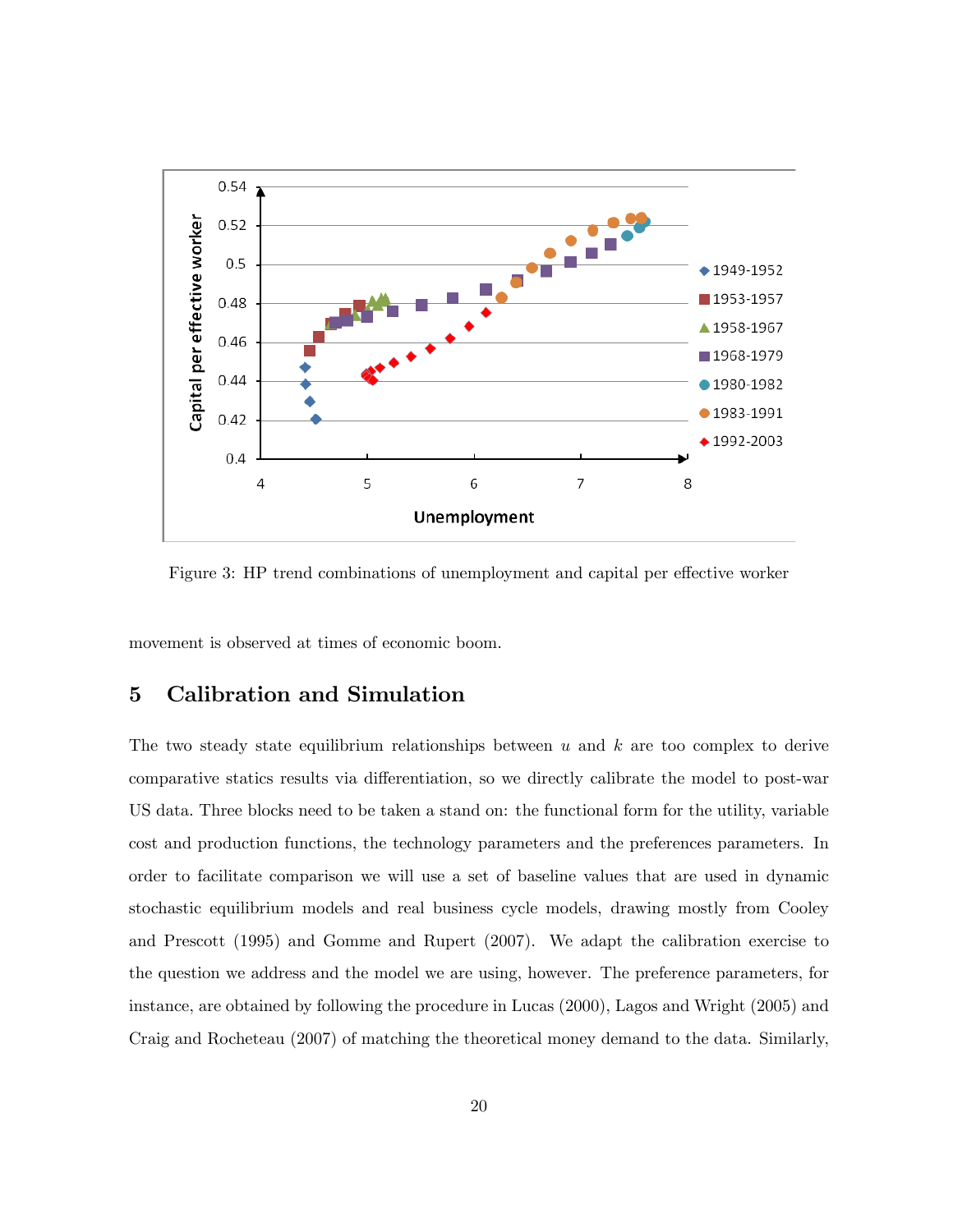

the job market separation rate is derived using steady state equations and data from Shimer (2005).

It is probably a good idea at this stage to give a brief summary of the main aspects of the model and the key differences with a textbook DSGE model. First, the capital market is the only competitive market. Both the goods market and the labour market are frictional in the sense that there is a strictly postive and endogenous probability of not finding a trading partner. Second, the number of firms and matching properties are not fixed but respond to changes in the economy, opening the door to the study of booms and recessions through endogenous shifts in meeting probabilities. Third, we are interested in steady state equilibria interpreted as medium-run equilibria of the economy, that is in between the very long run sight of the Solow model and the short-run business analysis of DSGE models (Blanchard, 1997). Fourth, technology is not subject to stochastic shocks and our measure of capital is interpreted as the stock of capital per unit of effective worker. Finally, labour is indivisible as in Hansen (1989)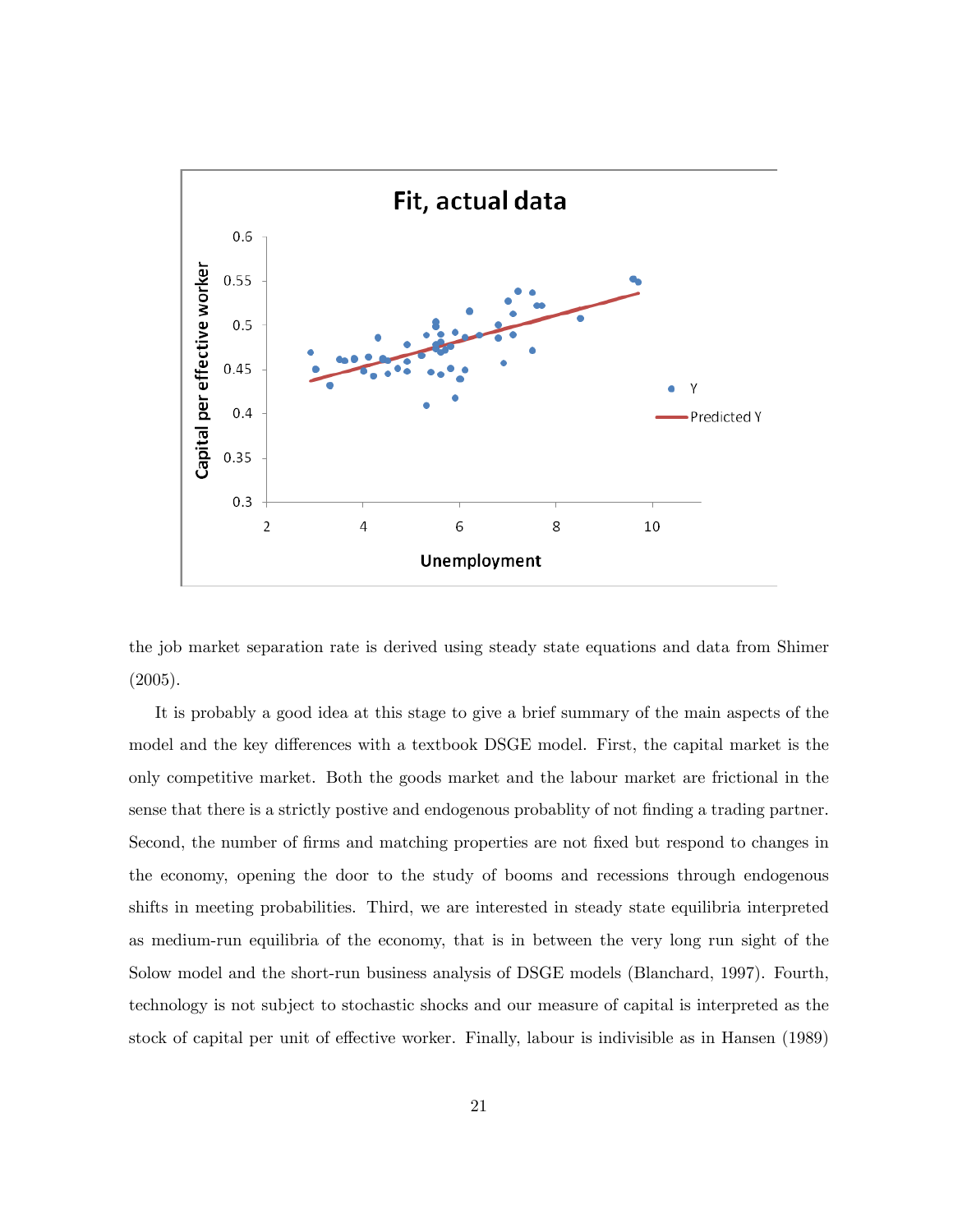and household do not value leisure: all household are looking for a full-time job. Our main message is that fluctuations in the stock of capital are responses from households and firms to shifts in the intensity of frictions in the economy, and that changes in monetary policy is the prime responsible for those shifts.

#### 5.0.1 The functional forms

The production function is given by  $q = f(k, l) = k^{\theta}$  if  $l = 1$  and 0 otherwise so that labour is indivisible as in Hansen (1985). The utility function is the constant elasticity substitution (CES) utility function given by  $u(q) = Aq^{1-\alpha}/1 - \alpha$ . The parameters A and  $\alpha$  are estimated by fitting the money demand from the model to the US data. As first approximiation we set  $A = 1$  and  $\alpha = 0.5$ . Finally the variable cost function is taken to be  $c(q) = 0.1q$ .

### 5.0.2 The technology parameters

The technology parameters are  $\rho$ ,  $\theta$ ,  $\delta$  and  $\eta$ . The depreciation rate  $\rho$  is the weighted average of the various types of capital that enter the capital stock (except housing). We set its value for be equal to 10% as in Prescott (1986) which is also consistent with measures of depreciation calcuated by the Bureau of Economic Analysis. Since the capital market is competitive, capital is paid its marginal productivity so that  $\theta$  is the capital share. Following Cooley and Prescott (1995) we set the share of capital in production  $\theta$  to 0.36. Because the labour market is not competitive,  $1 - \theta$  will not correspond to the share of labour (see Merz 1995; Andolfatto 1996). We follow Shimer (2005) and set the elasticity of the job matching function  $\eta = 0.72$ . The annual job destruction rate  $\delta$  is constructed in the following way: given the average monthly job finding probability  $\lambda^h$  reported in Shimer (2005), which yields  $\lambda^h \simeq 1$  over the year, and the average unemployment rate over 1949-2003, that is  $\bar{u} = 0.566$ , we compute the corresponding job destruction rate using the functional form of  $\lambda^h$  and the steady state equality on the job market to find  $\delta = 0.06$ .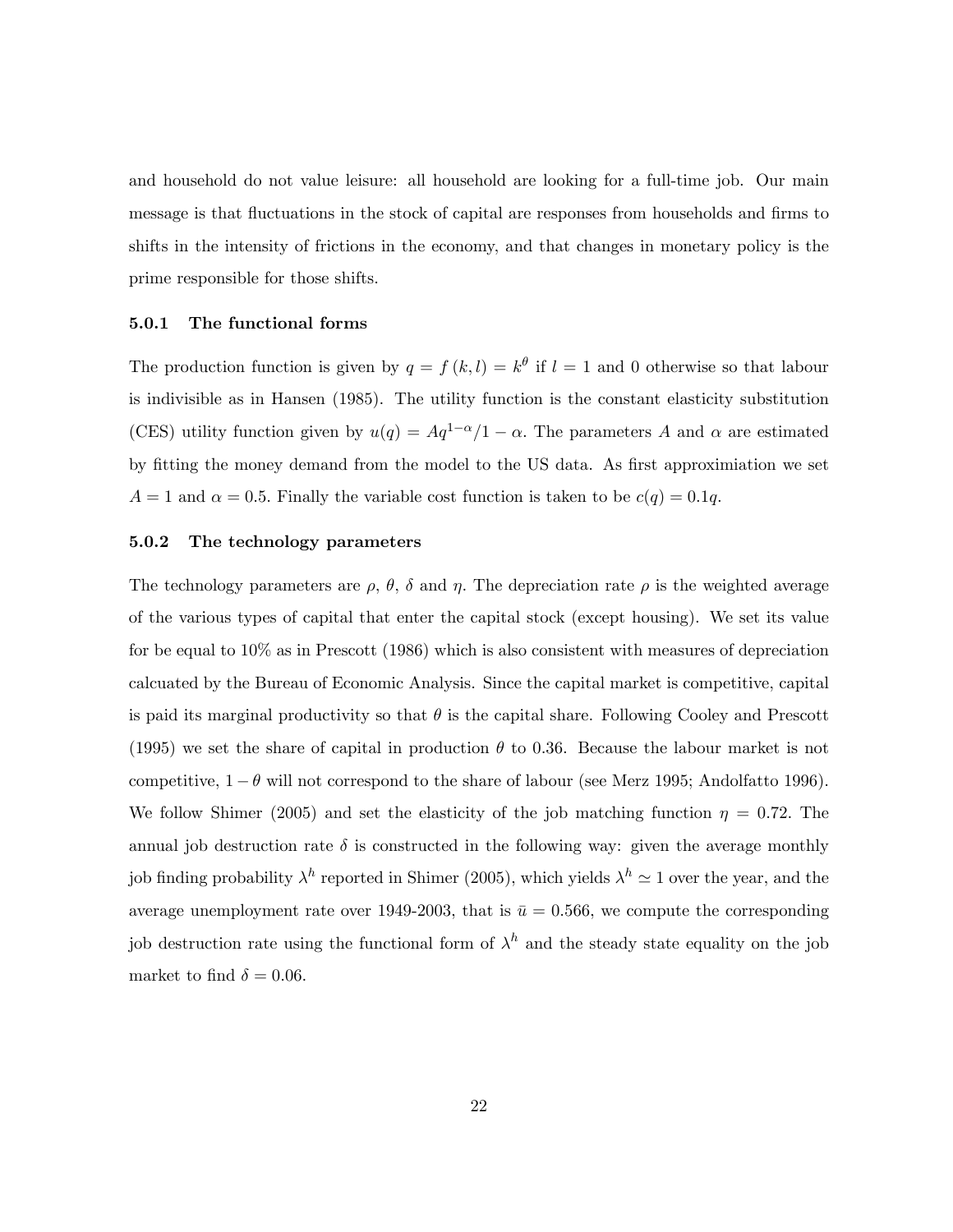#### 5.0.3 The preference parameters

The preference parameters are  $\beta$ ,  $\alpha$ . The preference parameter  $\beta$  is computed in two ways. A first method sets it equal to the real interest rate computed as the difference between the average nominal interest rate over the study period,  $7.2\%$ , and the average inflation rate,  $3.9\%$ . This yields an annual discount rate of  $\beta = 0.967$ . Because the model produces a value for the real interest rate, we also provide an estimation using our own model value of the real interest rate, a calibration exercise known as Uzawa discounting.

### 5.1 The steady state  $k$  and  $u$

Table 1 summarizes the value attributed to the paramters.

$$
\begin{array}{cccccc}\n\rho & \theta & \delta & \eta = \sigma & \alpha & \beta \\
0.1 & 0.36 & 0.06 & 0.72 & 0.5 & 0.967\n\end{array}
$$

Figure 5 plots the capital supply curve, labeled  $K^S$ , and the capital demand curve, labeled  $K^D$ , in  $(k, u)$  space. The capital supply curve correspond to the combinations of u and k that satisfy the first-order condition for households with respect to their supply of loanable funds. Prior to any substitution it is given by

$$
\beta \alpha^{h} \underbrace{[u'(q^{h}) - \frac{\phi}{p}]} f_1(\frac{a}{p-1}, 1) + \beta \underbrace{\beta \frac{\psi(1+r)}{\gamma}}.
$$

marginal return on the goods market

marginal return on the capital market

 $=$   $\frac{1}{2}$  $\sum$ marginal cost

The capital demand curve is given by the combinations of  $u$  and  $k$  that satisfy the first-order condition for firms with respect to their demand for capital. It is given by

$$
\underbrace{\frac{\phi}{p}.f_1(k,1)}_{\text{marginal return}} = \underbrace{\frac{(1+r)}{\gamma}}_{\text{marginal cost}}
$$

The capital supply curve is upward sloping. One reason for that is the following: when unemployment increases, there are less active firms firms around which lowers the expected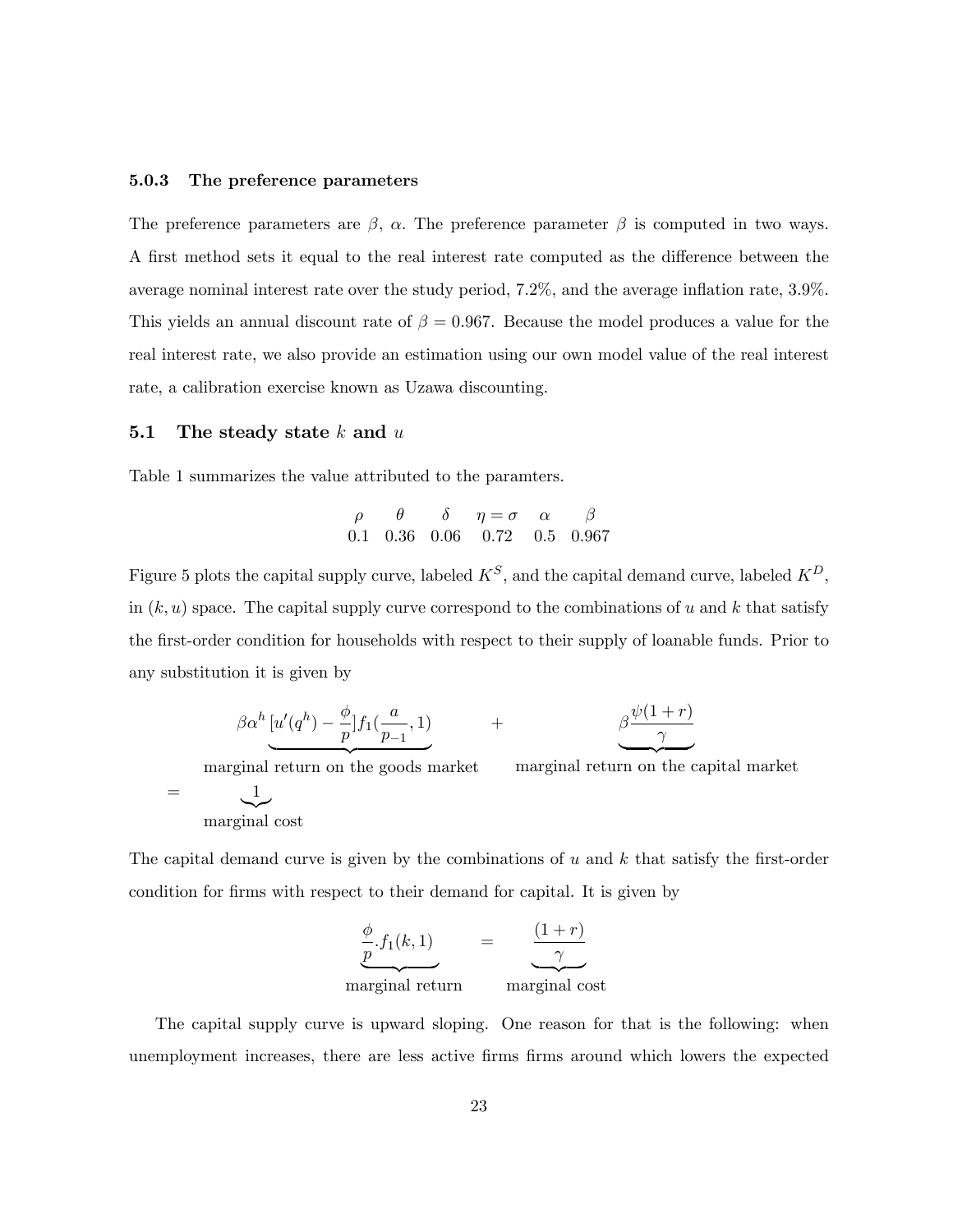

Figure 4: Effect of inflation on the equilibrium

quantity traded on the goods market. As a result agents bring less real balances and save more, increasing the supply of loanable funds. As for the downward sloping capital demand curve, there are two conflicting effects. That higher unemployment is associated with a lower expected traded quantity means that less capital is needed. On the other side, because there are less Örms around each Örms needs more capital individually. From our simulation it appears that the first effect dominates the second one. If that is true, this creates another incentive for household to increase their supply of funds when unemployment increases by increasing the marginal return on capital.

How does ináation impact our equilibrium relationship? Figure 5 illustrates the impact of increasing inflation from  $1\%$  to  $15\%$ . A rise in inflation shifts the capital supply curve downwards while the demand curve shifts outward. As a result, unemployment always increases but the overall effect on the equilibrium level of capital in each firm ambiguous. According to our simulation, however, it seems that higher inflation will drive up the stock of capital in each Örm.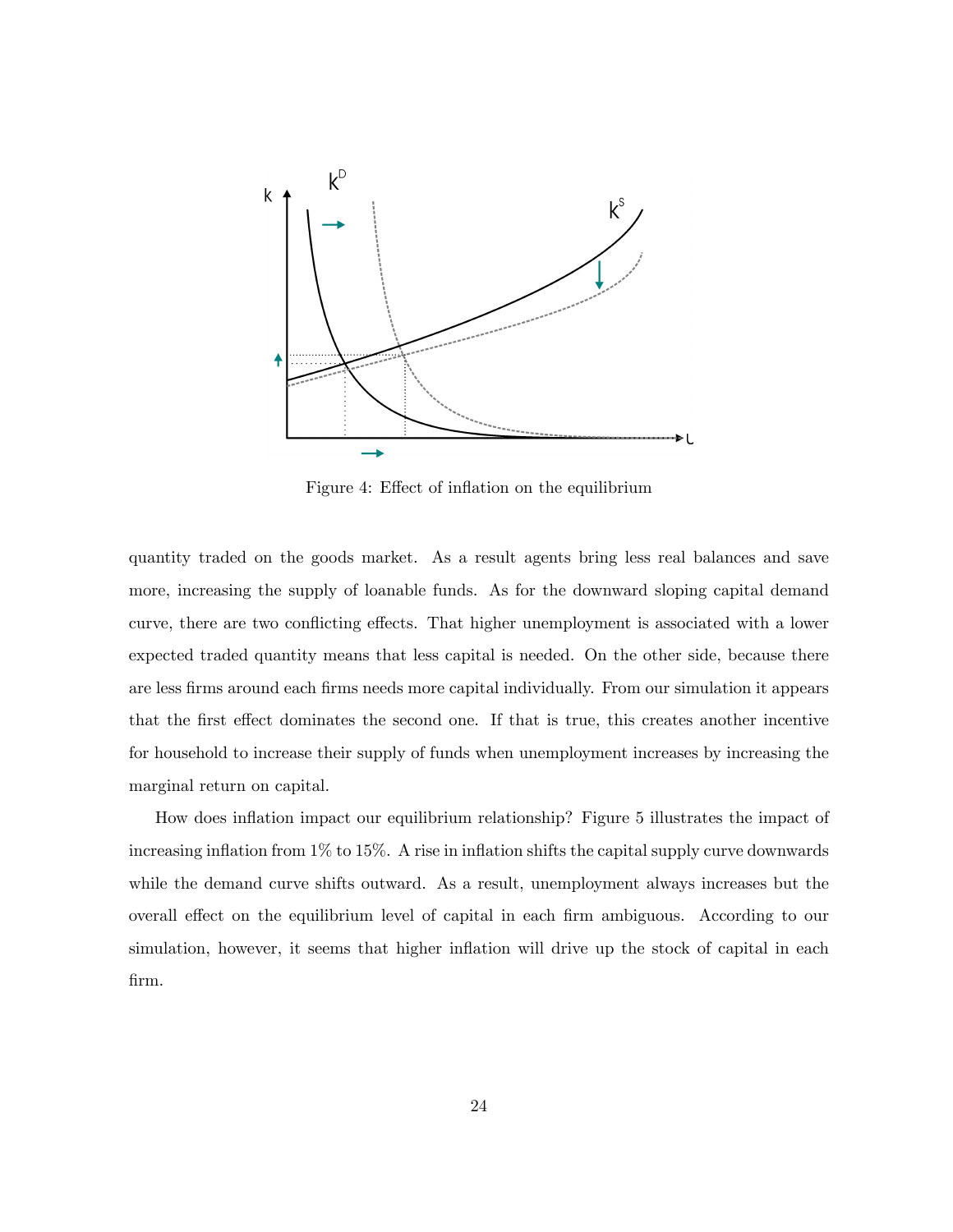

Figure 5: "Stock of capital in each active firm per effective worker", the model and the data

### 5.2 Simulating the US economy using historical inflation rates

In this section we run the model using historical inflation rates for the US economy starting 1949 up to 2003. We report the result on the Ögure below and contrast it with observed data. The model does replicate the increasing relationship between unemployment and capital per effective worker. However, the predicted magnitude of shifts in the unemployment rate is smaller than that from the data. Note that the stock of capital in Figure 5 is the "stock of capital in each active firm per effective worker", before it enters the labour market. To be consistent with the methodology used in National Accounts, one must keep track of the capital stock abandonned by unsucessful firms in the previous period (see Appendix A.2).

## 6 Conclusion

What do we learn from this exercise? First, once corrected for the pro-cyclicity of TFP and labour participation, capital per effective worker in the US economy is positively associated with unemployment for the 60 years that have followed the end fo World War II. In this paper we propose an explanation that relies on the role played by trading frictions in the capital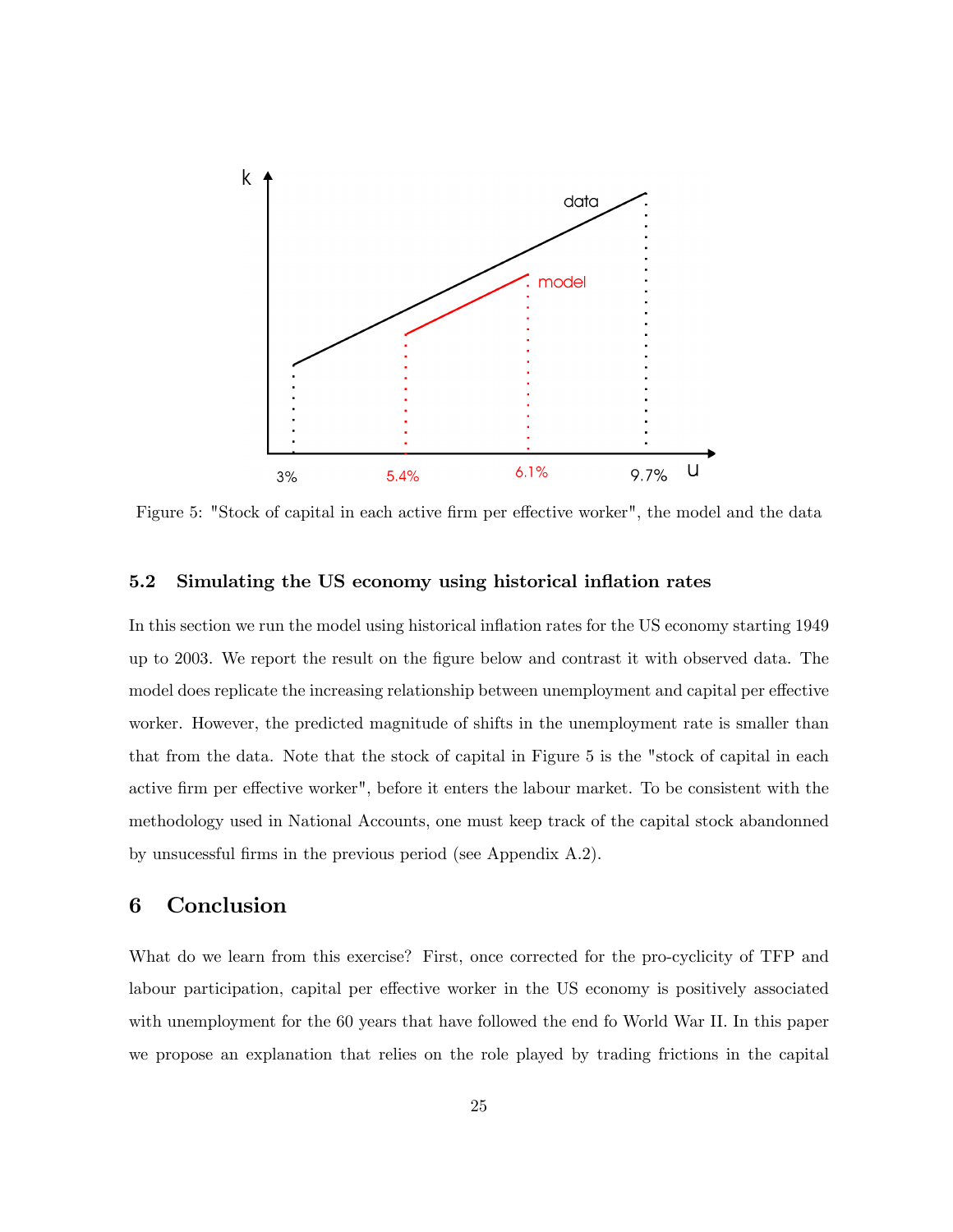supply decision by household and the capital demand decision by firms. These trading frictions, especially unemployment, are endogenous and react to shifts in monetary policy. This creates new channel to explain deviations of the stock of capital from its balanced growth path.

.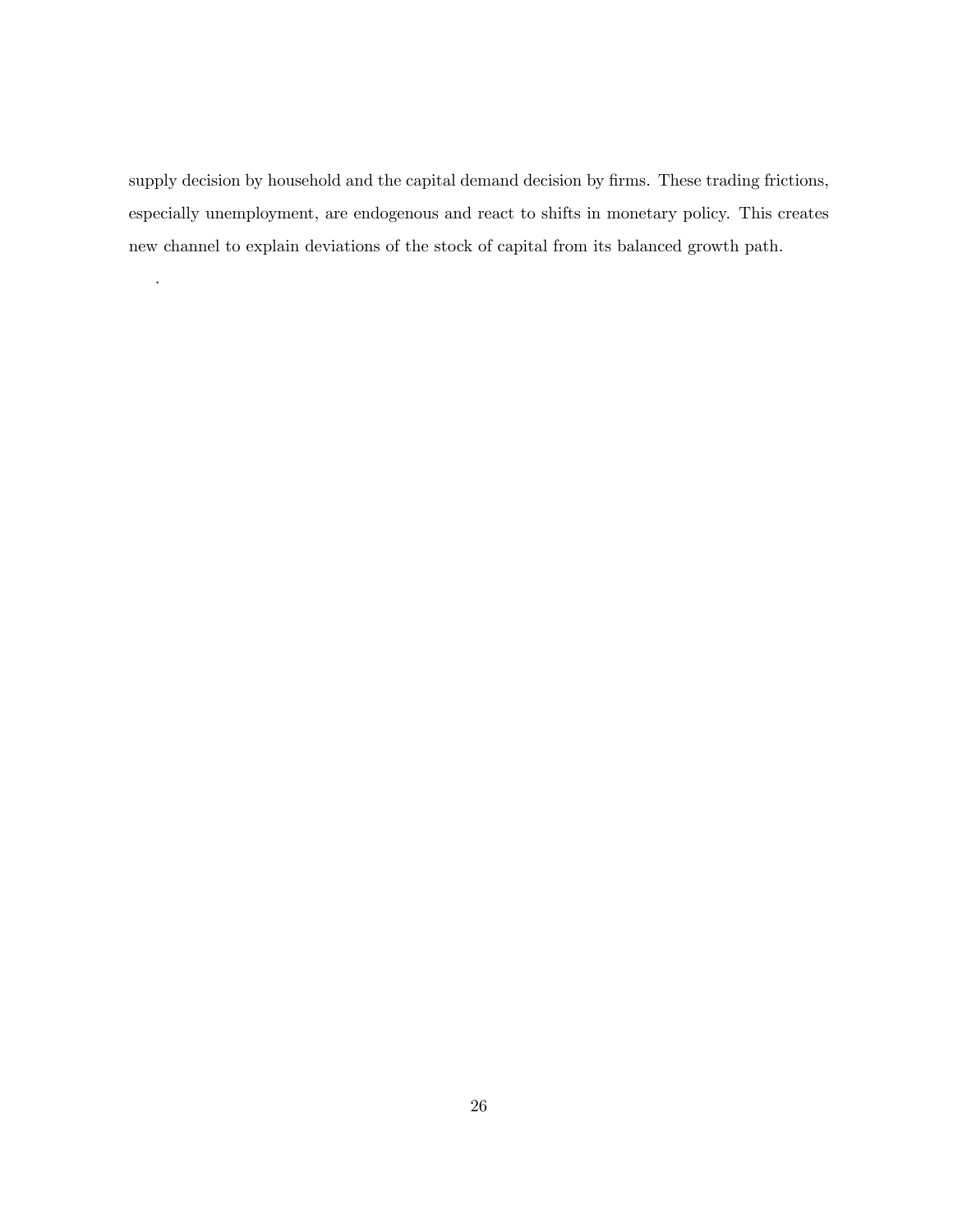

# Appendix

#### A1. Data sources

Capital stock: Data are "Capital Market: sum of structures and equipment and software", that is the capital stock minus housing and consumer durables. Data are from Gomme and Rupert (2007) method 1 (current cost deáated by consumption deáator). These data are accesible via the Cleveland Fed website.

Total factor productivity: Percentage change in Total Factor Productivity calculated by the Bureau of Labour Statistics.

Labour: Data are "Civilian Workforce" from the 2007 Economic Report of the President.

A.2. The steady state value of capital per effective worker in our model

The total stock of capital is made of the stock of capital per firm each period (intensive margin) multiplied by the measure of firms each period (extensive margin), plus non-used capital from firms that have exited the economy. If  $M_{-}^{f}$  $\frac{J}{-1}$  is the measure of firms that survived the previous period and  $v$  the number of new firms entering the economy, then the capital built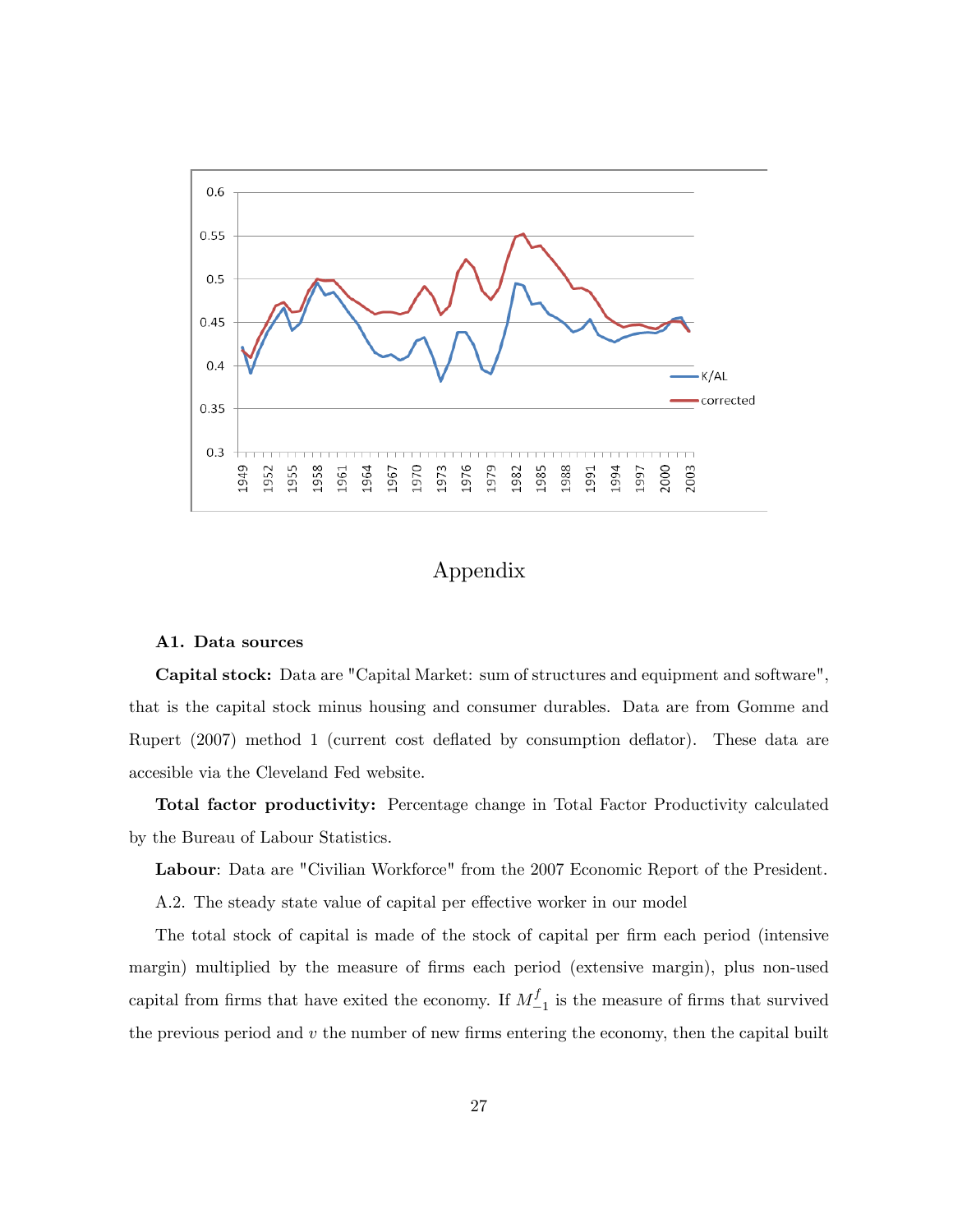| Autocorrelation                                       | <b>Partial Correlation</b> |                                                                      | AС                                                                                                                                                | PAC                                                                                                                          | Q-Stat                                                                                                               | Prob                                                                                                     |
|-------------------------------------------------------|----------------------------|----------------------------------------------------------------------|---------------------------------------------------------------------------------------------------------------------------------------------------|------------------------------------------------------------------------------------------------------------------------------|----------------------------------------------------------------------------------------------------------------------|----------------------------------------------------------------------------------------------------------|
| п<br>п<br>п<br>т<br>п<br>т<br>п<br>п<br>п<br>ΙI<br>нΓ | т<br>ı<br>п<br>п           | 1<br>2<br>3<br>4<br>5<br>6<br>7<br>8<br>g<br>10<br>11<br>12          | 0.865<br>0.645<br>0.484<br>0.411<br>0.366<br>0.277<br>0.126<br>$-0.114$<br>$-0.162 - 0.080$<br>$-0.204$<br>$-0.233$                               | 0.865<br>$-0.409$<br>0.251<br>0.075<br>$-0.058$<br>$-0.182$<br>$-0.176$<br>$-0.022 - 0.013$<br>$-0.028$<br>$-0.050$<br>0.102 | 43.418<br>68.003<br>82.151<br>92.527<br>100.94<br>105.85<br>106.89<br>106.92<br>107.81<br>109.64<br>112.59<br>116.54 | 0.000<br>0.000<br>0.000<br>0.000<br>0.000<br>0.000<br>0.000<br>0.000<br>0.000<br>0.000<br>0.000<br>0.000 |
| ıГ<br>г<br>1<br>г<br>۱Г<br>1<br>ΙЛ<br>п<br>п<br>п     | п<br>ı<br>п<br>п           | 13<br>14<br>15<br>16<br>17<br>18<br>19<br>20<br>21<br>22<br>23<br>24 | $-0.243$<br>$-0.241$<br>$-0.244$<br>$-0.249$<br>$-0.250 - 0.044$<br>$-0.245$<br>$-0.238$<br>$-0.234$<br>$-0.189$<br>$-0.099$<br>$-0.012$<br>0.005 | 0.010<br>$-0.048$<br>$-0.082$<br>$-0.005$<br>$-0.090$<br>$-0.072$<br>$-0.022$<br>0.227<br>0.083<br>$-0.031$<br>$-0.183$      | 120.95<br>125.39<br>130.04<br>135.03<br>140.20<br>145.29<br>150.22<br>155.11<br>158.41<br>159.35<br>159.36<br>159.36 | 0.000<br>0.000<br>0.000<br>0.000<br>0.000<br>0.000<br>0.000<br>0.000<br>0.000<br>0.000<br>0.000<br>0.000 |

and ready to be used before the opening of labour market is

$$
\left(M_{-1}^{f}+v\right)K_{t}
$$

The capital left over by firms which disappeared in the previous period is equal to

$$
\left(M_{-2}^f+v_{-1}-M_{-1}^f\right)\left(1-\rho\right)K_{t_{-1}}
$$

and that of firms who disappeared two periods ago is equal to

$$
\left(M_{-3}^f + v_{-2} - M_{-2}^f\right) \left(1 - 2\rho\right) K_{t_{-2}}
$$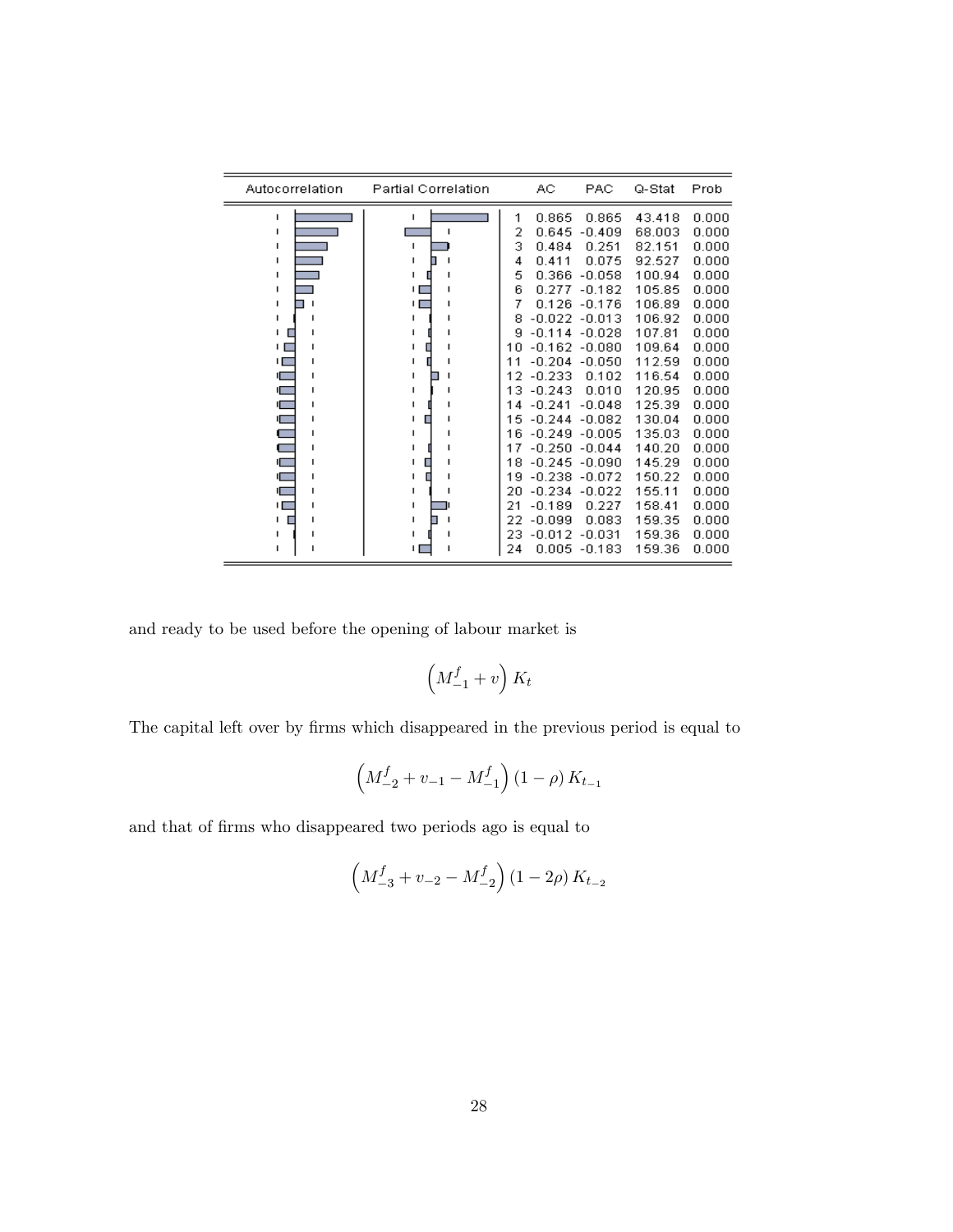so that the total stock of capital after  $\frac{1}{\rho}$  periods is given by

$$
K = \left(M_{-1}^{f} + v\right) K_{t}
$$
  
+  $\left(M_{-2}^{f} + v_{-1} - M_{-1}^{f}\right) (1 - \rho) K_{t_{-1}}$   
+  $\left(M_{-3}^{f} + v_{-2} - M_{-2}^{f}\right) (1 - 2\rho) K_{t_{-2}}$   
+ ...  
+  $\left(M_{-3}^{f} + v_{-2} - M_{-2}^{f}\right) \left[1 - \left(\frac{1}{\rho} - 1\right) \rho\right] K_{t_{-1}}\left(\frac{1}{\rho} - 1\right)$ 

In steady state  $K_t = K_{t-1} = ...$  and  $M_{-1}^f = M_{-2}^f = ...$  so that

$$
K^* = M^f K + vK \left[ 1 + (1 - \rho) + (1 - 2\rho) + \dots + \left[ 1 - \left( \frac{1}{\rho} - 1 \right) \rho \right] \right]
$$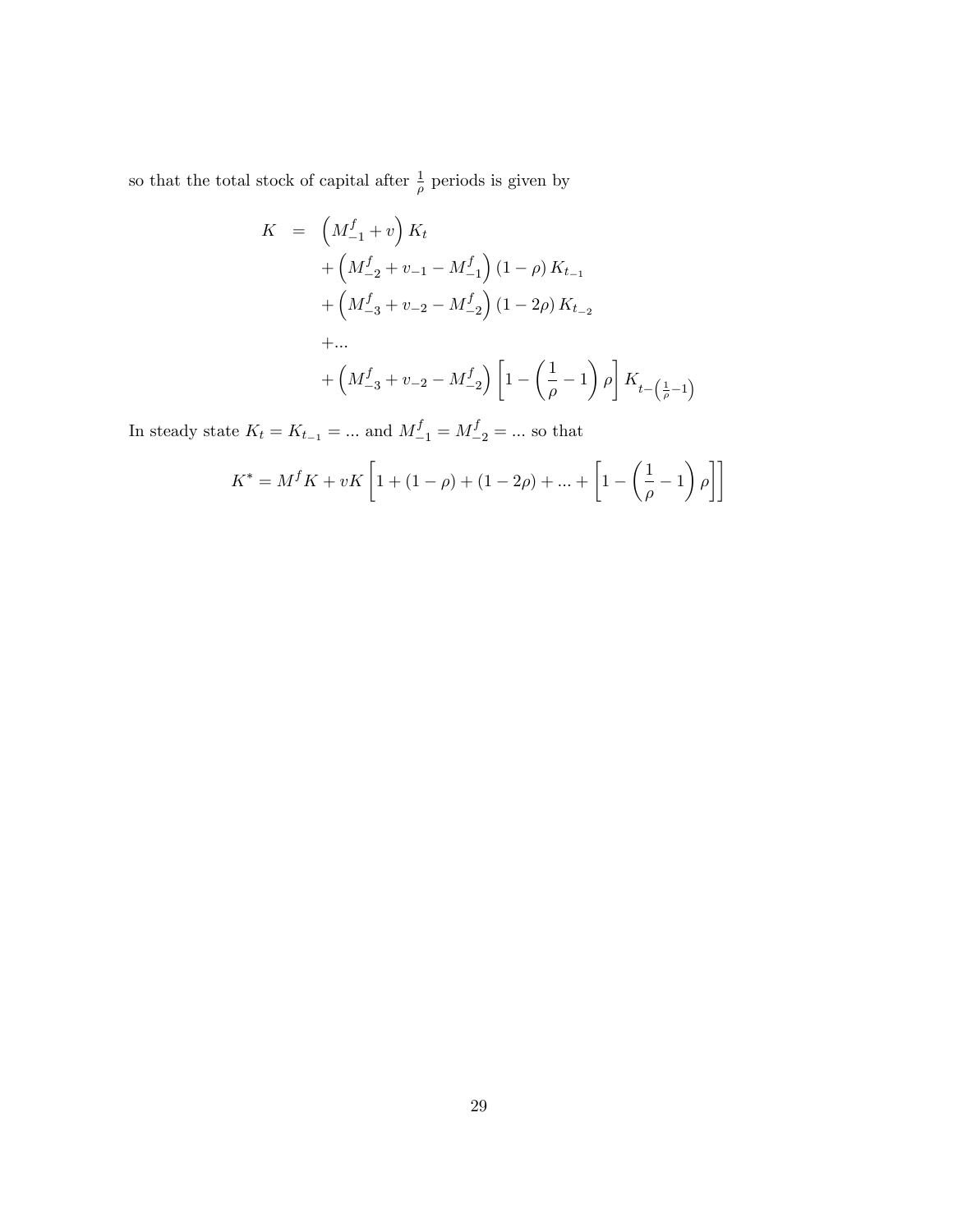#### References

## References

- [1] Andolfatto, David (1996), "Business Cycles and Labor-Market Search", American Economic Review, 86(1), p. 112-132.
- [2] Aruoba, Boragan and Randall Wright (2003), "Search, Money and Capital: A Neoclassical Dichotomy," Journal of Money, Credit and Banking 35, 1086-1105.
- [3] Aruoba, Boragan, Christopher Waller and Randall Wright (2007), "Money and Capital," mimeo.
- [4] Berentsen, Aleksander, Gabriele Camera and Christopher Waller (2006), "Money, Credit and Banking," Journal of Economic Theory, forthcoming.
- [5] Berentsen, Aleksander, Guido Menzio and Randall Wright (2007), "Inflation and Unemployment: Lagos-Wright meets Mortensen-Pissarides,<sup>nmimeo.</sup>
- [6] Berentsen, Aleksander, Guillaume Rocheteau and Shouyong Shi (2001), "Friedman Meets Hosios: Efficiency in Search Models of Money," Economic Journal, forthcoming.
- [7] Comin, Diego, and MArk Gertler (2006), "Medium-Term Business Cycles", American Economic Review 96(3), June.
- [8] Cooley, Thomas F. and Edward C. Prescott (1995). "Economic Growth and Business Cycles", In: Cooley, T. (Ed.), Frontiers of Business Cycle Research, Princeton University Press, Princeton, NJ, p. 1-38.
- [9] Craig, Ben and Guillaume Rocheteau (2007), "Inflation and Welfare: A Search Approach", Journal of Money, Credit, and Banking (forthcoming)
- [10] Gomme, Paul and Peter Rupert (2007), "Theory, measurement and calibration of macroeconomic models", Journal of Monetary Economics 54, p. 460-497.
- [11] Hansen, Gary D. (1985), "Indivisible Labour and the Business Cycle", Journal of Monetary Economics 56, p. 309-327.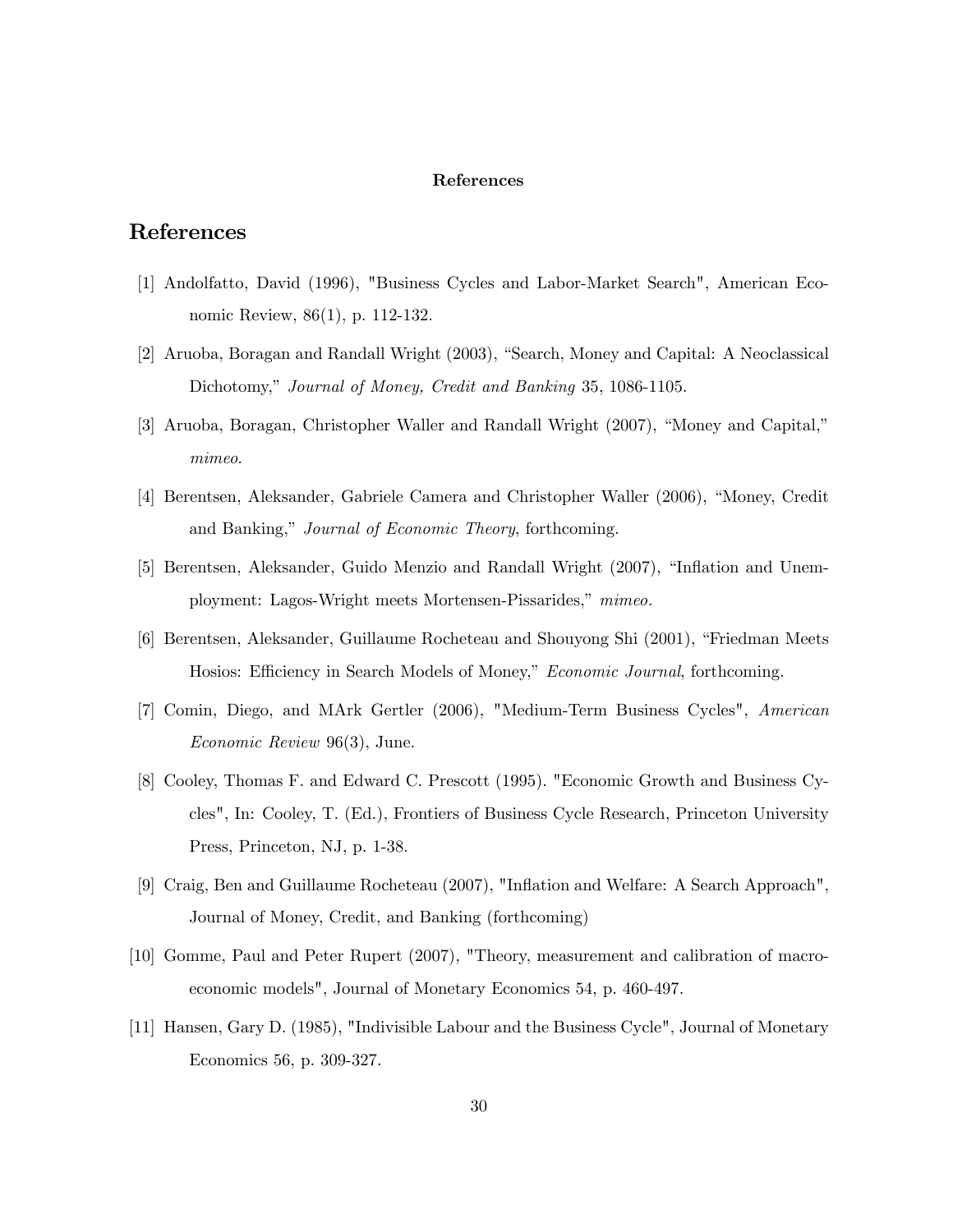- [12] King, Robert G. and Sergio T. Rebello (1999), "Resusciting Real Business Cycles", in Handbook of Macroeconomics, Chap. 14.
- [13] Kiyotaki, Nobuhiro and Randall Wright  $(1989)$ , "On Money as a Medium of Exchange," Journal of Political Economy 97, 927-954.
- [14] Kiyotaki, Nobuhiro and Randall Wright (1993), "A Search-theoretic Approach to Monetary Economics," American Economic Review 83, 63-77.
- [15] Kydland, Finn E. and Edward Prescott (1982), "Time to Build and Aggregate Fluctuations," *Econometrica* 50, 1345-1370.
- [16] Lagos, Ricardo and Randall Wright (2005), "A Unified Framework for Monetary Theory and Policy Analysis," Journal of Political Economy 113, 463-484.
- [17] Lagos, Ricardo and Guillaume Rocheteau (2005), "Inflation, Output, and Welfare," International Economic Review 46, 495-522.
- [18] Lucas, Robert E., Jr. (1980), "Methods and Problems in Business Cycle Theory," Journal of Money, Credit and Banking 12, 696-717.
- [19] Lucas, Robert E., Jr. (2000), "Inflation and Welfare," *Econometrica* 68, 247-274.
- [20] Merz, Monika (1995), "Search in the labour market and the real business cycle", Journal of Monetary Economics 36, p. 269-300.
- [21] Mortensen, Dale and Christopher Pissarides (1994), "Job Creation and Job Destruction in the Theory of Unemployment," Review of Economic Studies 61, 397-415.
- [22] Pissarides, Christopher A. (2000), Equilibrium Unemloyment Theory, The MIT Press, Cambridge Massachussets, 2nd Edition.
- [23] Prescott, Edward C. (1986), "Theory ahead of business cycle measurement", Federal Reserve Bank of Minneapolis Quarterly Review 10, p. 9-22.
- [24] Rocheteau, Guillaume and Randall Wright (2005), "Money in Search Equilibrium, in Competitive Equilibrium, in Competitive Search Equilibrium," Econometrica 73, 175-202.